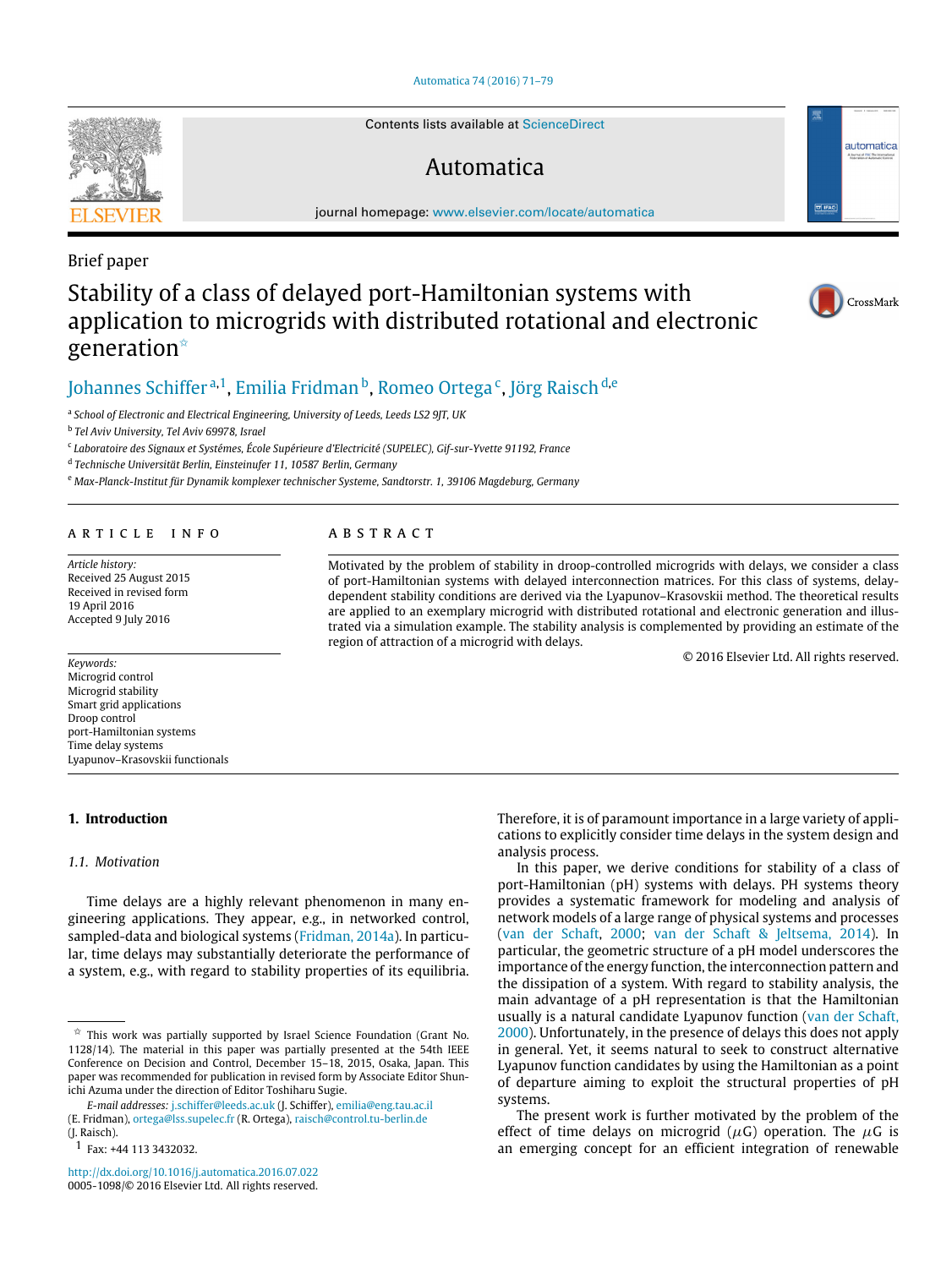distributed generation (DG) units [\(Guerrero,](#page-7-3) [Loh,](#page-7-3) [Chandorkar,](#page-7-3) [&](#page-7-3) [Lee,](#page-7-3) [2013;](#page-7-3) [Hatziargyriou,](#page-7-4) [Asano,](#page-7-4) [Iravani,](#page-7-4) [&](#page-7-4) [Marnay,](#page-7-4) [2007\)](#page-7-4). A  $\mu$ G is a locally controllable subset of a larger electrical network and is composed of several DG units, storage devices and loads [\(Guerrero](#page-7-3) [et al.,](#page-7-3) [2013\)](#page-7-3). A particular characteristic of a  $\mu$ G is that it can be operated either in grid-connected or in islanded mode, i.e., disconnected from a larger power system.

Typically, a large share of the power units in a  $\mu$ G are renewable and storage units connected to the network via DC/AC inverters. On the contrary, most conventional generation units are interfaced to the grid via synchronous generators (SGs). As inverters possess significantly different physical properties from SGs, many challenging problems arise in future power grids [\(Guerrero](#page-7-3) [et al.,](#page-7-3) [2013;](#page-7-3) [Hatziargyriou](#page-7-4) [et al.,](#page-7-4) [2007\)](#page-7-4). Amongst these, system stability is one of the most relevant and critical [\(Guerrero](#page-7-3) [et al.,](#page-7-3) [2013\)](#page-7-3).

So far, most stability analysis of  $\mu$ Gs has focused on purely inverter-based  $\mu$ Gs [\(Münz](#page-7-5) [&](#page-7-5) [Metzger,](#page-7-5) [2014;](#page-7-5) [Schiffer,](#page-8-4) [Ortega,](#page-8-4) [Astolfi,](#page-8-4) [Raisch,](#page-8-4) [&](#page-8-4) [Sezi,](#page-8-4) [2014a;](#page-8-4) [Simpson-Porco,](#page-8-5) [Dörfler,](#page-8-5) [&](#page-8-5) [Bullo,](#page-8-5) [2013\)](#page-8-5). Yet, from a practical point of view, most present and nearfuture applications concern  $\mu$ Gs with a mixed generation pool consisting of SG- and inverter-interfaced units. Following [Schiffer,](#page-8-6) [Goldin,](#page-8-6) [Raisch,](#page-8-6) [and](#page-8-6) [Sezi](#page-8-6) [\(2013\)](#page-8-6), we refer to such a system as a µ *G with distributed rotational and electronic generation (MDREG).* The predominant type of conventional units in MDREGs are diesel gensets [\(Krishnamurthy,](#page-7-6) [Jahns,](#page-7-6) [&](#page-7-6) [Lasseter,](#page-7-6) [2008\)](#page-7-6) and, hence, we focus on these in the present work.

The most commonly employed control scheme to operate MDREGs is droop control. This is a decentralized proportional control scheme, the main objectives of which are stability and power sharing. Droop control is the standard basic control scheme for SG-based networks [\(Kundur,](#page-7-7) [1994\)](#page-7-7) and has also been adapted to inverter-interfaced units [\(Guerrero](#page-7-3) [et al.,](#page-7-3) [2013\)](#page-7-3). As shown, e.g., in [Schiffer](#page-8-6) [et al.](#page-8-6) [\(2013\)](#page-8-6), droop control ensures a compatible joint operation of SG- and inverter-interfaced DG units.

In MDREGs, time delays appear due to several reasons and also in several network components. First, the power-stroke and ignition delay of a diesel engine is represented by a time delay in standard models [\(Guzzella](#page-7-8) [&](#page-7-8) [Amstutz,](#page-7-8) [1998;](#page-7-8) [Kuang,](#page-7-9) [Wang,](#page-7-9) [&](#page-7-9) [Tan,](#page-7-9) [2000;](#page-7-9) [Roy,](#page-7-10) [Malik,](#page-7-10) [&](#page-7-10) [Hope,](#page-7-10) [1991\)](#page-7-10). Second, in a practical setup, the droop control scheme is applied to an inverter, respectively an SG, via digital control. Digital control usually introduces additional effects such as clock drifts [\(Schiffer,](#page-8-7) [Ortega,](#page-8-7) [Hans,](#page-8-7) [&](#page-8-7) [Raisch,](#page-8-7) [2015b\)](#page-8-7) and time delays [\(Kukrer,](#page-7-11) [1996;](#page-7-11) [Maksimovic](#page-7-12) [&](#page-7-12) [Zane,](#page-7-12) [2007;](#page-7-12) [Nussbaumer,](#page-7-13) [Heldwein,](#page-7-13) [Gong,](#page-7-13) [Round,](#page-7-13) [&](#page-7-13) [Kolar,](#page-7-13) [2008\)](#page-7-13), which may have a deteriorating impact on the system performance. According to [Nussbaumer](#page-7-13) [et al.\(2008\)](#page-7-13), the main reasons for the appearance of time delays are sampling of control variables and calculation time of the digital controller. In the case of inverters, the generation of the pulse-width-modulation (PWM) to determine the switching signals for the inverter induces an additional delay. We refer the reader to, e.g., [Nussbaumer](#page-7-13) [et al.](#page-7-13) [\(2008\)](#page-7-13) for further details. Hence, time delays are a relevant phenomenon in MDREGs, which makes it important to investigate their influence on stability. This motivates the analysis below.

## *1.2. About the paper*

The present paper focuses on the impact of time delays on stability of MDREGs. To that end, and following [Schiffer](#page-8-4) [et al.](#page-8-4) [\(2014a\)](#page-8-4) and [Schiffer,](#page-7-14) [Fridman,](#page-7-14) [and](#page-7-14) [Ortega](#page-7-14) [\(2015a\)](#page-7-14), we represent the MDREG as a pH system with delays. Motivated by this, we derive delay-dependent conditions for stability for a class of pH systems with delays, containing the MDREG model as a special case. The stability conditions are established by following [Fridman](#page-7-15) [\(2014b\)](#page-7-15), [Fridman,](#page-7-16) [Dambrine,](#page-7-16) [and](#page-7-16) [Yeganefar](#page-7-16) [\(2008\)](#page-7-16) and [Kao](#page-7-17) [and](#page-7-17) [Pasumarthy](#page-7-17) [\(2012\)](#page-7-17) and constructing a *nonlinear and non-quadratic* Lyapunov–Krasovskii functional (LKF) from the Hamiltonian and its gradient. That the LKF can be nonlinear and non-quadratic follows from the fact that both the Hamiltonian and its gradient are, in general, nonlinear functions of the system states. Compared to that, standard LMI-based approaches [\(Fridman,](#page-7-0) [2014a,b\)](#page-7-0) rely on LKFs, which are quadratic in the state variables. The latter is, in general, very restrictive.

The main contributions of the present paper are (i) to introduce a model of a droop-controlled MDREG which explicitly considers delays of the DG unit dynamics, (ii) to represent this MDREG model as a pH system with fast- and slowly-varying delays, (iii) to provide stability conditions for a class of pH systems with fast- and slowlyvarying delays via the LK method, (iv) to provide an estimate of the region of attraction of an MDREG with delays and (v) to illustrate the usefulness of our conditions on an exemplary  $\mu$ G. Hence, the present paper extends our previous work [\(Schiffer](#page-7-14) [et al.,](#page-7-14) [2015a\)](#page-7-14) in several regards: we take diesel engines into account, provide stability conditions for slowly- and fast-varying delays and derive an estimate of the region of attraction of an MDREG with delays.

## *1.3. Existing literature*

Stability analysis of pH systems with delays has been the [s](#page-7-18)ubject of previous research [\(Aoues,](#page-7-18) [Lombardi,](#page-7-18) [Eberard,](#page-7-18) [&](#page-7-18) [Di-](#page-7-18)[Loreto,](#page-7-18) [2015;](#page-7-18) [Aoues,](#page-7-19) [Lombardi,](#page-7-19) [Eberard,](#page-7-19) [&](#page-7-19) [Seuret,](#page-7-19) [2014;](#page-7-19) [Kao](#page-7-17) [&](#page-7-17) [Pasumarthy,](#page-7-17) [2012;](#page-7-17) [Pasumarthy](#page-7-20) [&](#page-7-20) [Kao,](#page-7-20) [2009;](#page-7-20) [Yang](#page-8-8) [&](#page-8-8) [Wang,](#page-8-8) [2010\)](#page-8-8). The main motivation of that work is a scenario in which several pH systems are interconnected via feedback paths which exhibit a delay. This setup yields a closed-loop system with skewsymmetric interconnections, which can be split into non-delayed skew-symmetric and delayed skew-symmetric parts. However, the model of an MDREG with delays derived in this work is not comprised in the class of pH systems studied in [Aoues](#page-7-19) [et al.](#page-7-19) [\(2014\)](#page-7-19), [Kao](#page-7-17) [and](#page-7-17) [Pasumarthy](#page-7-17) [\(2012\)](#page-7-17), [Pasumarthy](#page-7-20) [and](#page-7-20) [Kao](#page-7-20) [\(2009\)](#page-7-20) and [Yang](#page-8-8) [and](#page-8-8) [Wang](#page-8-8) [\(2010\)](#page-8-8), since the delays do not appear skewsymmetrically. In that regard, the class of systems considered in the present work generalizes the class studied in [Aoues](#page-7-19) [et al.](#page-7-19) [\(2014\)](#page-7-19), [Kao](#page-7-17) [and](#page-7-17) [Pasumarthy](#page-7-17) [\(2012\)](#page-7-17), [Pasumarthy](#page-7-20) [and](#page-7-20) [Kao](#page-7-20) [\(2009\)](#page-7-20) and [Yang](#page-8-8) [and](#page-8-8) [Wang](#page-8-8) [\(2010\)](#page-8-8), see Section [3.](#page-3-0) Unlike [\(Aoues](#page-7-19) [et al.,](#page-7-19) [2014;](#page-7-19) [Kao](#page-7-17) [&](#page-7-17) [Pasumarthy,](#page-7-17) [2012;](#page-7-17) [Pasumarthy](#page-7-20) [&](#page-7-20) [Kao,](#page-7-20) [2009\)](#page-7-20), we also provide conditions for stability in the presence of fastvarying delays, which typically arise in the context of digital control [\(Fridman,](#page-7-15) [2014b;](#page-7-15) [Liu](#page-7-21) [&](#page-7-21) [Fridman,](#page-7-21) [2012\)](#page-7-21). In addition, we apply the derived approach to a practically relevant application, namely an MDREG. Compared to this, in [Aoues](#page-7-19) [et al.](#page-7-19) [\(2014\)](#page-7-19), [Kao](#page-7-17) [and](#page-7-17) [Pasumarthy](#page-7-17) [\(2012\)](#page-7-17), [Pasumarthy](#page-7-20) [and](#page-7-20) [Kao](#page-7-20) [\(2009\)](#page-7-20) and [Yang](#page-8-8) [and](#page-8-8) [Wang](#page-8-8) [\(2010\)](#page-8-8) only academic examples were considered. The effect of time delays on  $\mu$ G stability has only been investigated in [Efimov,](#page-7-22) [Ortega,](#page-7-22) [and](#page-7-22) [Schiffer](#page-7-22) [\(2015\)](#page-7-22) and [Efimov,](#page-7-23) [Schiffer,](#page-7-23) [and](#page-7-23) [Ortega](#page-7-23) [\(2016\)](#page-7-23) for a two-inverter-scenario. In particular, none of the aforementioned analyses on  $\mu$ G stability [\(Münz](#page-7-5) [&](#page-7-5) [Metzger,](#page-7-5) [2014;](#page-7-5) [Schiffer](#page-8-6) [et al.,](#page-8-6) [2013,](#page-8-6) [2014a;](#page-8-6) [Simpson-Porco](#page-8-4) [et al.,](#page-8-4) [2013\)](#page-8-4) take the effect of time delays into account.

The remainder of the paper is structured as follows. A model of an MDREG with delays is derived in Section [2.](#page-2-0) In Section [3,](#page-3-0) the considered class of pH systems with delays is introduced, for which delay-dependent conditions for stability are provided in Section [4.](#page-4-0) In Section [5,](#page-5-0) the results are applied to an exemplary MDREG for which we also provide an estimate of the region of attraction. Conclusions and topics of future work are given in Section [6.](#page-7-24)

**Notation.** We define the sets  $\bar{n}$  = {1, 2, . . . . , *n*}, R<sub>≥0</sub> = {*x* ∈  $\mathbb{R}|x \geq 0$ ,  $\mathbb{R}_{>0} = \{x \in \mathbb{R}|x > 0\}$ ,  $\mathbb{R}_{<0} = \{x \in \mathbb{R}|x < 0\}$ ,  $\mathbb{Z}_{\geq 0} = \{0, 1, 2, \ldots\}$ . For a set V, let  $|\mathcal{V}|$  denote its cardinality. For a set of, possibly unordered, positive natural numbers  $V =$  ${l, k, \ldots, n}$ , the short-hand  $i \sim \nu$  denotes  $i = l, k, \ldots, n$ . Let  $\overline{x}$  = col( $x_i$ ) ∈  $\mathbb{R}^n$  denote a vector with entries  $x_i$  for  $i \sim \overline{n}$ ,  $\underline{0}_n$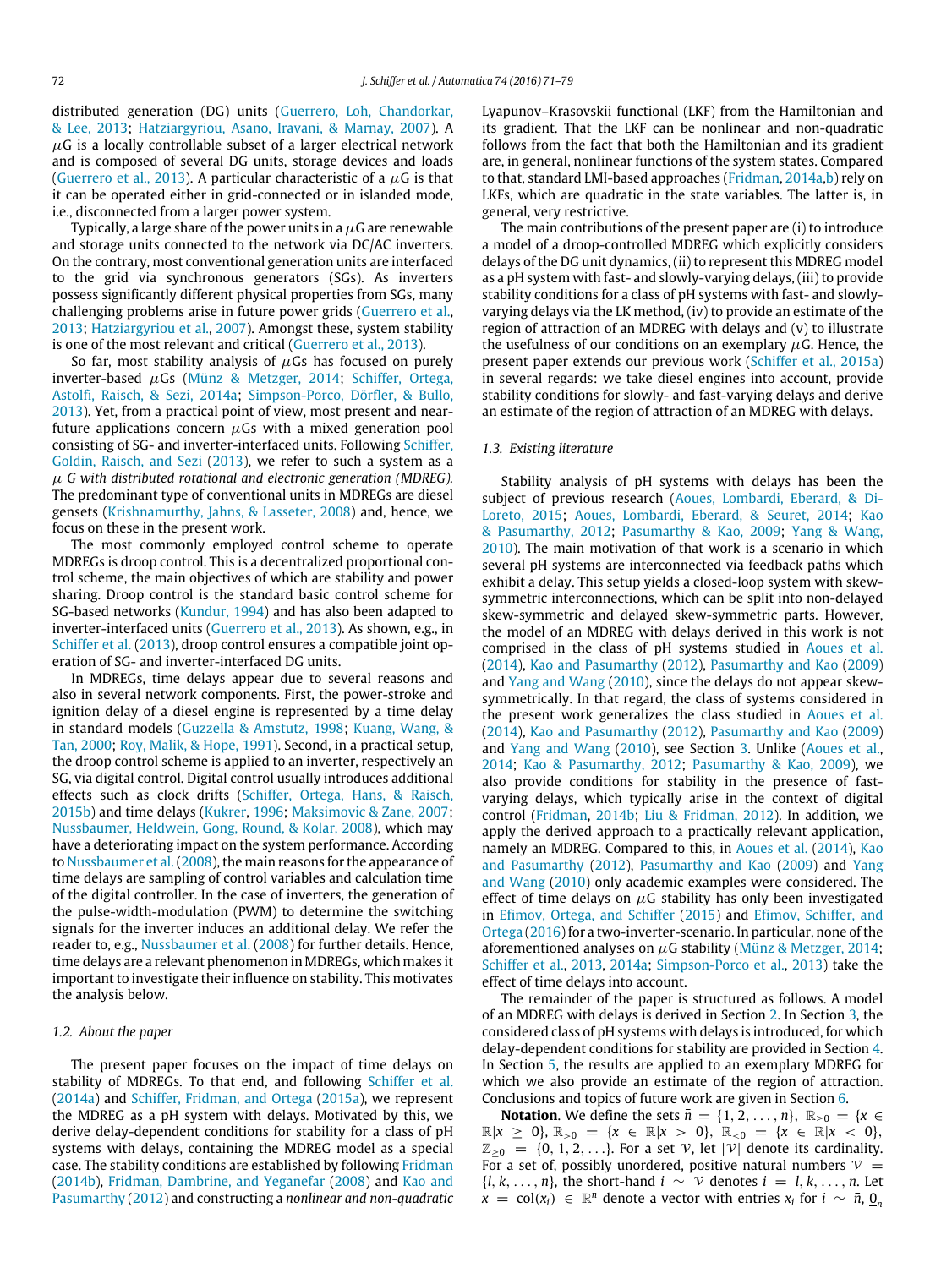the zero vector,  $\mathbb{1}_n$  the vector with all entries equal to one,  $I_n$  the  $n \times n$  identity matrix,  $0_{n \times n}$  the  $n \times n$  matrix with all entries equal to zero and diag( $a_i$ ),  $i \sim \bar{n}$ , an  $n \times n$  diagonal matrix with diagonal entries  $a_i$  ∈ ℝ. Likewise,  $A =$  blkdiag( $A_i$ ) denotes a blockdiagonal matrix with matrix entries *A<sup>i</sup>* . We employ the notation  $\mathcal{I}_{n \times mn}$  =  $[I_n, \ldots, I_n]$   $\in \mathbb{R}^{n \times mn}$ . For  $A \in \mathbb{R}^{n \times \hat{n}}$ ,  $\tilde{A} > 0$  means that *A* is symmetric positive definite. The elements below the diagonal of a symmetric matrix are denoted by ∗. We denote by  $W[-h, 0]^n$ ,  $h \in \mathbb{R}_{>0}$ , the Banach space of absolutely continuous functions  $\phi$  :  $[-h, 0] \rightarrow \mathbb{R}^n$ ,  $h \in \mathbb{R}_{>0}$ , with  $\dot{\phi} \in L_2(-h, 0)^n$  and with the norm  $\|\phi\|_{W} = \max_{\theta \in [a,b]} |\phi(\theta)| + \left(\int_{-h}^{0} \dot{\phi}^{2} d\theta\right)^{0.5}$ . For *x* :  $\mathbb{R}_{\geq 0} \to \mathbb{R}^n$ , we denote  $x_t(\sigma) = x(t+\sigma)$ ,  $\sigma \in [-h, 0]$ . Also,  $\nabla f$  denotes the transpose of the gradient of a function $f: \mathbb{R}^n \rightarrow \mathbb{R}, \ \nabla^2 H$ its Hessian matrix and we employ the notation  $\nabla \dot{f} = d(\nabla f)/dt$ . If *f* takes the form  $f = f(x(t - h))$ ,  $x \in \mathbb{R}^n$ , we use the short-hand  $\nabla f_h$  $= \nabla f(x(t-h)).$ 

## <span id="page-2-0"></span>**2. Motivating application: microgrids with distributed rotational and electronic generation**

## *2.1. Network model*

We consider a Kron-reduced [\(Kundur,](#page-7-7) [1994\)](#page-7-7) generic MDREG in which DG units are interfaced to the network either via SGs or inverters and loads are modeled by constant impedances. The network is composed of  $n_1 \geq 1$  inverters and  $n_2 \geq 1$  SGs and the set of network nodes is denoted by  $\bar{n} = \bar{n}_1 \cup \bar{n}_2$  with  $\bar{n}_1 =$  $\{1, \ldots, n_1\}, \bar{n}_2 = \{n_1 + 1, \ldots, n\}$  and  $n = n_1 + n_2$ . Following [Schiffer](#page-8-4) [et al.](#page-8-4) [\(2014a\)](#page-8-4) and [Simpson-Porco](#page-8-5) [et al.](#page-8-5) [\(2013\)](#page-8-5), we assume that the line admittances are purely inductive. Then, two nodes *i* and *k* in the network are connected by a nonzero susceptance  $B_{ik} \in \mathbb{R}_{\leq 0}$ . We denote the set of neighbors of the *i*th node by  $\hat{n}_i = \{k \in \bar{n} \mid B_{ik} \neq 0\}$ , associate a time-dependent phase angle  $\delta_i$  :  $\mathbb{R}_{\geq 0} \to \mathbb{R}$  to each node  $i \in \bar{n}$  and use the short-hand  $\delta_{ik}(t) = \delta_i(t) - \delta_k(t)$ ,  $i \in \bar{n}$ ,  $k \in \bar{n}$ .

In addition, we conduct our analysis under the frequent assumption of constant voltage amplitudes  $V_i \in \mathbb{R}_{>0}$  at all nodes  $i \in \bar{n}$ , see, e.g., [Simpson-Porco](#page-8-5) [et al.](#page-8-5) [\(2013\)](#page-8-5). The active power injection  $P_i:\mathbb{R}^n\to\mathbb{R}$  of the *i*th inverter is then given by [Kundur](#page-7-7) [\(1994\)](#page-7-7)<sup>[2](#page-2-1)</sup>

$$
P_i(\delta_1,\ldots,\delta_n)=G_{ii}V_i^2+\sum_{i\sim\hat{n}_i}a_{ik}\sin(\delta_{ik}),\qquad(2.1)
$$

where  $a_{ik} = |B_{ik}|V_iV_k > 0$  and  $G_{ii} \in \mathbb{R}_{>0}$  denotes the shunt conductance (representing the load) at the *i*th node.[3](#page-2-2)

Finally, we assume that the  $\mu$ G is connected, i.e., for all pairs  $(i, k) \in \bar{n} \times \bar{n}$ ,  $i \neq k$ , there exists an ordered sequence of nodes from *i* to *k* such that any pair of consecutive nodes in the sequence is connected by a power line.

#### <span id="page-2-10"></span>*2.2. Inverter model with input delay*

Usually, inverter-based DG units are controlled via digital control [\(Nussbaumer](#page-7-13) [et al.,](#page-7-13) [2008\)](#page-7-13). As discussed in Section [1,](#page-0-7) this leads to an input delay. In MDREGs, these delays are heterogeneous, as not all inverters are identical with respect to their hardware and the implementation of the digital controls.

Typically, the delay induced by digital control is composed of two main parts: a constant delay  $\eta \in \mathbb{R}_{>0}$  originating from the calculation time of the control signal<sup>[4](#page-2-3)</sup> and the PWM and an

additional delay caused by the sample-and-hold function of control variables [\(Nussbaumer](#page-7-13) [et al.,](#page-7-13) [2008\)](#page-7-13). Following [Fridman](#page-7-0) [\(2014a\)](#page-7-0) and [Liu](#page-7-21) [and](#page-7-21) [Fridman](#page-7-21) [\(2012\)](#page-7-21), we assume that the sampling intervals are bounded, i.e.,  $t_{k+1} - t_k \leq h_s$ ,  $\kappa \in \mathbb{Z}_{>0}$ . Then,

<span id="page-2-9"></span>
$$
t_{\kappa+1}-t_{\kappa}+\eta\leq h_s+\eta=\bar{h},\qquad(2.2)
$$

where  $\bar{h}$  denotes the maximum time interval between the time *t*<sub>κ</sub>−*n*, where the measurement is sampled and the time *t*<sub>κ+1</sub>, where the next control input update arrives.

By following [Fridman](#page-7-0) [\(2014a\)](#page-7-0), [Liu](#page-7-21) [and](#page-7-21) [Fridman](#page-7-21) [\(2012\)](#page-7-21) and [Schiffer](#page-8-7) et al. (2015b), the inverter at the *i*th node,  $i \in \bar{n}_1$ , with input delay and zero-order-hold update characteristic with sampling instants  $t_{i,k}$ ,  $\kappa \in \mathbb{Z}_{\geq 0}$  can be represented for  $t_{i,k} \leq t < t_{i,k+1}$ ,  $\kappa \in$  $\mathbb{Z}_{\geq 0}$  by<sup>[5](#page-2-4)</sup>

<span id="page-2-6"></span>
$$
\dot{\delta}_i(t) = u_i^{\delta}(t_{i,\kappa} - \eta_i), \tau_{P_i} \dot{P}_i^m(t) = -P_i^m(t) + P_i(t),
$$
\n(2.3)

where  $u_i^{\delta}$  :  $\mathbb{R}_{\geq 0} \to \mathbb{R}$  is the control input,  $\eta_i \in \mathbb{R}_{>0}$  is a constant delay, *P*<sup>*i*</sup> is given by [\(2.1\),](#page-2-5)  $P_i^m$  :  $\mathbb{R}_{\geq 0} \to \mathbb{R}$  is the measured active power and  $\tau_{P_i} \in \mathbb{R}_{>0}$  is the time constant of the measurement filter. We assume that the inverters are controlled via the usual frequency droop control [\(Guerrero](#page-7-3) [et al.,](#page-7-3) [2013\)](#page-7-3)

<span id="page-2-7"></span>
$$
u_i^{\delta}(t) = \omega^d - k_{P_i}(P_i^m(t) - P_i^d),
$$
\n(2.4)

where  $\omega^d \in \mathbb{R}_{>0}$  is the desired (nominal) network frequency,  $k_{P_i} \in \mathbb{R}_{>0}$  is the feedback (or droop) gain and  $P_i^d \in \mathbb{R}_{>0}$  is the desired active power setpoint.

## *2.3. Diesel genset with fuel actuator and engine delay*

<span id="page-2-8"></span>δ˙

The most common type of SG-interfaced DG units in  $\mu$ Gs are diesel gensets [\(Krishnamurthy](#page-7-6) [et al.,](#page-7-6) [2008\)](#page-7-6). A typical diesel genset consists of a diesel engine with fuel actuator, an SG, as well as speed and excitation controls. Based on [Guzzella](#page-7-8) [and](#page-7-8) [Amstutz](#page-7-8) [\(1998\)](#page-7-8), [Kuang](#page-7-9) [et al.](#page-7-9) [\(2000\)](#page-7-9) and [Roy](#page-7-10) [et al.](#page-7-10) [\(1991\)](#page-7-10), the dynamics of the SG with fuel actuator at the *i*th node,  $i \in \bar{n}_2$ , are given for  $t_{i,k} \leq t$  $t_{i,k+1}, \ \kappa \in \mathbb{Z}_{\geq 0}$  by

<span id="page-2-5"></span>
$$
\begin{aligned}\n\dot{\delta}_i(t) &= \omega_i(t), \\
M_i \dot{\omega}_i(t) &= -D_i \omega_i(t) - P_i(t) + P_{M_i}(t), \\
\tau_{M_i} \dot{\Phi}_i(t) &= -\Phi_i(t) + k_{M_i} u_i^M(t_{i,\kappa} - \eta_i), \\
P_{M_i}(t) &= k_{c_i} \Phi_i(t - g_i(t)),\n\end{aligned} \tag{2.5}
$$

where  $\omega_i$ :  $\mathbb{R}_{\geq 0} \to \mathbb{R}$  is the frequency of the SG,  $M_i \in \mathbb{R}_{>0}$  its inertia constant,  $D_i \in \mathbb{R}_{>0}$  its damping coefficient,  $P_i$  the active power given by [\(2.1\)](#page-2-5) and  $P_{M_i}: \mathbb{R}_{\geq 0} \to \mathbb{R}$  the mechanical power input. The fuel actuator is represented by a first-order filter with input  $u_i^M$  :  $\mathbb{R}_{\geq 0} \to \mathbb{R}$ , output  $\Phi_i : \mathbb{R}_{\geq 0} \to \mathbb{R}$  (the fuel flow), gain  $k_{M_i} \in \mathbb{R}_{>0}$  and time constant  $\tau_{M_i} \in \mathbb{R}_{>0}$ . As in [\(2.3\),](#page-2-6) we assume that the implementation of the digital control leads to an input delay and zero-order-hold update characteristic with sampling instants  $t_{i,k}$  $t_{i,k}$ ,  $\kappa \in \mathbb{Z}_{\geq 0}$  [and](#page-7-8) constant delay  $\eta_i \in \mathbb{R}_{\geq 0}$ , see [Guzzella](#page-7-8) and [Am](#page-7-8)[stutz](#page-7-8) [\(1998\)](#page-7-8). The fuel conversion gain is denoted by  $k_{c_i} \in \mathbb{R}_{>0}$ . The conversion process is additionally affected by the power-stroke and ignition delay, caused by the discrete firing of the cylinders, as well as the period of time between the start of injection and the start of combustion [\(Kuang](#page-7-9) [et al.,](#page-7-9) [2000;](#page-7-9) [Roy](#page-7-10) [et al.,](#page-7-10) [1991\)](#page-7-10). This delay is, in general, considered as an uncertain constant [\(Guzzella](#page-7-8) [&](#page-7-8) [Amstutz,](#page-7-8) [1998\)](#page-7-8) or time-varying bounded parameter [\(Kuang](#page-7-9) [et al.,](#page-7-9)

<span id="page-2-1"></span> $^{\rm 2}$  To simplify notation the time argument of all signals is omitted, whenever clear from the context.

<span id="page-2-2"></span><sup>3</sup> For constant voltage amplitudes, any constant power load can equivalently be represented by a constant impedance load.

<span id="page-2-3"></span><sup>&</sup>lt;sup>4</sup> The delay  $\eta$  may also represent the dynamics of the internal control system of the inverter, which is not considered explicitly in the model [\(2.7\).](#page-3-1) See [Schiffer](#page-8-9) [et al.](#page-8-9) [\(in press\)](#page-8-9) for a detailed model derivation of the non-delayed version of [\(2.7\).](#page-3-1)

<span id="page-2-4"></span><sup>5</sup> An underlying assumption to this model is that whenever the inverter connects a fluctuating renewable generation source to the grid, it is equipped with some sort of storage, see [Schiffer](#page-8-9) [et al.](#page-8-9) [\(in press\)](#page-8-9).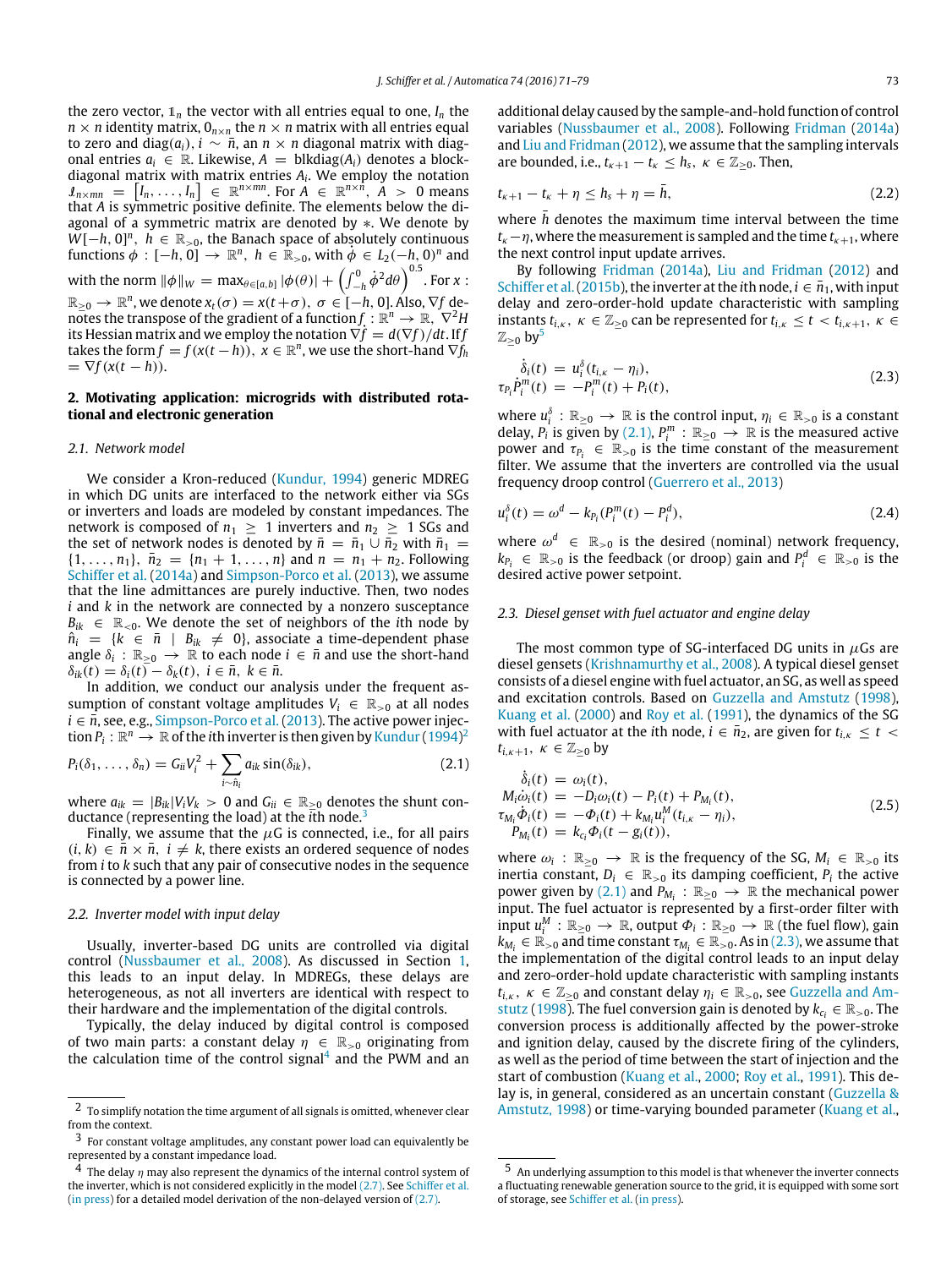[2000;](#page-7-9) [Roy](#page-7-10) [et al.,](#page-7-10) [1991\)](#page-7-10). Hence, for the sake of generality, it is represented by a slowly-varying bounded time delay  $g_i$  :  $\mathbb{R}_{\geq 0}$   $\rightarrow$  $[0, \bar{g}_i], \bar{g}_i \in \mathbb{R}_{>0}, \dot{g}_i \leq d_i < 1, d_i \in \mathbb{R}_{>0}$  in the present paper.

As usual, we assume that the engine speed is controlled via the well-known droop control for SGs given by [Schiffer](#page-8-6) [et al.](#page-8-6) [\(2013\)](#page-8-6)

$$
u_i^M(t) = P_i^d - R_i^{-1}(\omega_i(t) - \omega^d),
$$
\n(2.6)

where  $P_i^d$   $\in \mathbb{R}_{>0}$  is the nominal power setpoint,  $R_i$   $\in \mathbb{R}_{>0}$  the droop gain and, as in [\(2.4\),](#page-2-7)  $\omega^d \in \mathbb{R}_{>0}$  the reference frequency. Since we assume constant voltage amplitudes, the excitation control is neglected in the model.

#### *2.4. Closed-loop MDREG model*

It has been shown in [Fridman](#page-7-0) [\(2014a\)](#page-7-0) and [Liu](#page-7-21) [and](#page-7-21) [Fridman](#page-7-21) [\(2012\)](#page-7-21) that the type of delay appearing in the open-loop systems [\(2.3\)](#page-2-6) and [\(2.5\)](#page-2-8) results in a fast-varying delay, once the loop is closed. Following [Fridman](#page-7-0) [\(2014a\)](#page-7-0) and [Liu](#page-7-21) [and](#page-7-21) [Fridman](#page-7-21) [\(2012\)](#page-7-21), we define  $h_i(t) = t - t_{i,k} + \eta_i$ ,  $t_{i,k} \le t < t_{i,k+1}$ . Combining [\(2.3\)](#page-2-6) with [\(2.4\),](#page-2-7) yields the closed-loop system

$$
\dot{\delta}_i(t) = \omega^d - k_{P_i}(P_i^m(t - h_i(t)) - P_i^d), \n\tau_{P_i}\dot{P}_i^m(t) = -P_i^m(t) + P_i(t).
$$
\n(2.7)

Note that [\(2.2\)](#page-2-9) implies that  $\eta_i \leq h_i(t) \leq t_{i,\kappa+1} - t_{i,\kappa} + \eta_i \leq \bar{h}_i$  and  $\dot{h}_i(t) = 1$ . As standard in sampled-data networked control systems [\(Fridman,](#page-7-15) [2014b;](#page-7-15) [Fridman,](#page-7-25) [Seuret,](#page-7-25) [&](#page-7-25) [Richard,](#page-7-25) [2004\)](#page-7-25), the delay *h<sup>i</sup>* is piecewise-continuous. Via the affine state transformation (see [Schiffer](#page-8-6) [et al.,](#page-8-6) [2013](#page-8-6) and [Schiffer](#page-8-4) [et al.,](#page-8-4) [2014a\)](#page-8-4)

$$
\begin{bmatrix} \delta_i \\ \omega_i \end{bmatrix} = \begin{bmatrix} 1 & 0 \\ 0 & -k_{P_i} \end{bmatrix} \begin{bmatrix} \delta_i \\ P_i^m \end{bmatrix} + \begin{bmatrix} 0 & 0 \\ 0 & 1 \end{bmatrix} \begin{bmatrix} 0 \\ \omega^d + k_{P_i} P_i^d \end{bmatrix},
$$
  
we write the system (3.7), (2.4) as

we write the system  $(2.7)$ ,  $(2.4)$  as

$$
\dot{\delta}_i(t) = \omega_i(t - h_i(t)),
$$
  
\n
$$
\tau_{P_i}\dot{\omega}_i(t) = -\omega_i(t) + \omega^d - k_{P_i}(P_i(t) - P_i^d).
$$
\n(2.8)

By combining  $(2.5)$  and  $(2.6)$ , the closed-loop system of the diesel genset with fast-varying delay *h<sup>i</sup>* and slowly-varying delay *g*<sub>*i*</sub> at the *i*th node, *i*  $\in \bar{n}_2$ , is given by

$$
\dot{\delta}_i(t) = \omega_i(t), \nM_i \dot{\omega}_i(t) = -D_i \omega_i(t) - P_i(t) + k_{c_i} \Phi_i(t - g_i(t)), \n\tau_{M_i} \dot{\Phi}_i(t) = -\Phi_i(t) + k_{M_i} (P_i^d - R_i^{-1}(\omega_i(t - h_i(t)) - \omega^d)), \n\text{with } \eta_i \le h_i(t) \le t_{i,\kappa+1} - t_{i,\kappa} + \eta_i \le \bar{h}_i \text{ and } \dot{h}_i(t) = 1.
$$
\n(2.9)

#### *2.5. Synchronized motion and error states*

It is convenient to introduce the notion of a desired synchronized motion.

**Definition 2.1.** A solution  $\text{col}(\delta^s, \omega^s 1_n, \Phi^s) \in \mathbb{R}^{(2n+n_2)}$  of the system [\(2.1\),](#page-2-5) [\(2.8\),](#page-3-3) [\(2.9\),](#page-3-4)  $i \sim \bar{n}$ , is a desired synchronized motion if  $\omega^s$  and  $\Phi^s$  are constant and  $\delta^s \in \Theta$ , where

$$
\Theta = \left\{ \delta(t) \in \mathbb{R}^n \mid |\delta_{ik}| < \frac{\pi}{2}, i \sim \bar{n}, \ k \sim \hat{n}_i \right\},\
$$
\nsuch that  $\delta_{ik}^s = \delta_i^s - \delta_k^s$  are constant,  $i \sim \bar{n}, \ k \sim \hat{n}_i, \ \forall t \geq 0$ .

<span id="page-3-10"></span>**Remark 2.2.** It can be shown that the system [\(2.1\),](#page-2-5) [\(2.8\),](#page-3-3) [\(2.9\)](#page-3-4) possesses at most one synchronized motion (modulo a uniform shift in δ *s* ), see [Araposthatis,](#page-7-26) [Sastry,](#page-7-26) [and](#page-7-26) [Varaiya](#page-7-26) [\(1981,](#page-7-26) Corollary 1).

For our subsequent analysis, we make the following natural power-balance feasibility assumption, see also [Schiffer](#page-8-4) [et al.](#page-8-4) [\(2014a\)](#page-8-4).

<span id="page-3-5"></span>**Assumption 2.3.** The system  $(2.1)$ ,  $(2.8)$ ,  $(2.9)$ ,  $i \sim \bar{n}$ , possesses a desired synchronized motion.

<span id="page-3-2"></span>We denote the vector of phase angles by  $\delta = \text{col}(\delta_i) \in \mathbb{R}^n$ , the vector of frequencies  $\omega_i = \delta_i$  by  $\omega = \text{col}(\omega_i) \in \mathbb{R}^n$  and the vector of fuel flows by  $\Phi \in \mathbb{R}^{n_2}$ . Note that the power flows [\(2.1\)](#page-2-5) only depend upon angle differences. Hence, under [Assumption 2.3,](#page-3-5) we introduce the error states

$$
\begin{aligned}\n\tilde{\omega}(t) &= \omega(t) - \omega^s \mathbb{1}_n \in \mathbb{R}^n, \\
\theta(t) &= \mathcal{C}\left(\delta(0) - \delta^s(0) + \int_0^t \tilde{\omega}(\tau) d\tau\right) \in \mathbb{R}^{(n-1)}, \\
\mathcal{C} &= \left[I_{(n-1)} - \mathbb{1}_{(n-1)}\right] \in \mathbb{R}^{(n-1)\times n},\n\end{aligned}
$$

where we have expressed all angles relative to an arbitrary reference node, here node *n*. For ease of notation, we define the constant  $\theta_n = 0$ , which is not part of  $\theta$ . In the reduced coordinates, the power flows [\(2.1\)](#page-2-5) between nodes are given by

$$
P_i(\delta(\theta)) = \sum_{k \sim \hat{n}_i} a_{ik} \sin(\theta_{ik} + \delta_{ik}^s). \tag{2.10}
$$

<span id="page-3-1"></span>Furthermore, by introducing  $\tau_{P_k} = M_k D_k^{-1}$ ,  $k_{P_k} = D_k^{-1}$ ,  $c_l =$  $\omega^d - \omega^s + k_{P_l}(P_l^d - G_{ll}V_l^2), c_k = -\omega^s - k_{P_k}G_{kk}V_k^2 + k_{C_k}k_{P_k}\Phi_k^s, c =$  $col(c_i) \in \mathbb{R}^n$  with *i* ∼  $\bar{n}$ , *l* ∼  $\bar{n}_1$ , *k* ∼  $\bar{n}_2$ , as well as the matrices

$$
K_P = \text{diag}(k_{P_i}) \in \mathbb{R}^{n \times n}, \qquad T_P = \text{diag}(\tau_{P_i}) \in \mathbb{R}^{n \times n},
$$
  
\n
$$
E = \begin{bmatrix} 0_{n_1 \times n_2} \\ I_{n_2} \end{bmatrix} \in \mathbb{R}^{n \times n_2}, \qquad K_C = \text{diag}(k_{C_k}) \in \mathbb{R}^{n_2 \times n_2},
$$
  
\n
$$
T_M = \text{diag}(\tau_{M_i}) \in \mathbb{R}^{n_2 \times n_2}, \qquad K_M = \text{diag}(k_{M_i}/R_i) \in \mathbb{R}^{n_2 \times n_2}
$$

the error dynamics of  $(2.1)$ ,  $(2.8)$ ,  $(2.9)$  are given in reduced coordinates  $x = col(\theta, \tilde{\omega}, \tilde{\phi}) \in \mathbb{R}^{(2n-1+n_2)}$  by

<span id="page-3-7"></span><span id="page-3-6"></span>,

<span id="page-3-3"></span>
$$
\dot{\theta}(t) = C_1 \tilde{\omega}_h + C_2 \tilde{\omega}, \nT_P \dot{\tilde{\omega}}(t) = -\tilde{\omega}(t) - K_P P(\delta(\theta)) + K_P E K_C \tilde{\Phi}_g + c, \nT_M \tilde{\Phi} = -\tilde{\Phi} - K_M E^\top \tilde{\omega}_h.
$$
\n(2.11)

Here, we have defined, with  $P_i(\delta(\theta))$  given in [\(2.10\),](#page-3-6)

<span id="page-3-4"></span>
$$
P(\delta(\theta)) = \text{col}(P_i(\delta(\theta))) \in \mathbb{R}^n,
$$
  
\n
$$
\tilde{\omega}_h = \text{col}(\tilde{\omega}_k(t - h_k)) \in \mathbb{R}^n,
$$
  
\n
$$
\tilde{\varPhi}_g = \text{col}(\tilde{\varPhi}_l(t - g_l)) \in \mathbb{R}^{n_2},
$$
  
\n
$$
C_1 = C \begin{bmatrix} I_{n_1} & 0_{n_1 \times n_2} \\ 0_{n_2 \times n_1} & 0_{n_2 \times n_2} \end{bmatrix},
$$
  
\n
$$
C_2 = C - C_1.
$$

Clearly, with [Assumption 2.3,](#page-3-5) the system [\(2.10\),](#page-3-6) [\(2.11\)](#page-3-7) possesses an equilibrium point  $x^s = \underline{0}_{(2n-1+n_2)}$ , the asymptotic stability of which implies asymptotic convergence of all trajectories of the system  $(2.1)$ ,  $(2.8)$ ,  $(2.9)$ ,  $i \sim \bar{n}$ , to the synchronized motion (up to a uniform shift of all angles).

<span id="page-3-8"></span>We are interested in the following problem.

**Problem 2.4.** Consider the system  $(2.1)$ ,  $(2.8)$ ,  $(2.9)$ ,  $i \sim \bar{n}$ , with [Assumption 2.3.](#page-3-5) Given  $\bar{h}_i$ ,  $i \sim \bar{n}$ ,  $\bar{g}_i$  and  $d_i$ ,  $i \sim \bar{n}_2$ , derive conditions, such that the corresponding equilibrium point of  $(2.10)$ , [\(2.11\)](#page-3-7) is (locally) asymptotically stable.

#### <span id="page-3-0"></span>**3. A class of port-Hamiltonian systems with delays**

To address [Problem 2.4](#page-3-8) and by following [Schiffer](#page-8-4) [et al.](#page-8-4) [\(2014a\)](#page-8-4), we note that with  $x = col(\theta, \tilde{\omega}, \tilde{\Phi}) \in \mathbb{R}^{(2n-1+n_2)}$  the system [\(2.10\),](#page-3-6) [\(2.11\)](#page-3-7) can be written as a perturbed pH system with delays

<span id="page-3-9"></span>
$$
\dot{x} = (\mathcal{J} - \mathcal{R})\nabla H + \sum_{i \sim \bar{n}} \mathcal{T}_i(\nabla H_{h_i} - \nabla H)
$$

$$
+ \sum_{k \sim \bar{n}_2} \mathcal{F}_k(\nabla H_{g_k} - \nabla H), \tag{3.1}
$$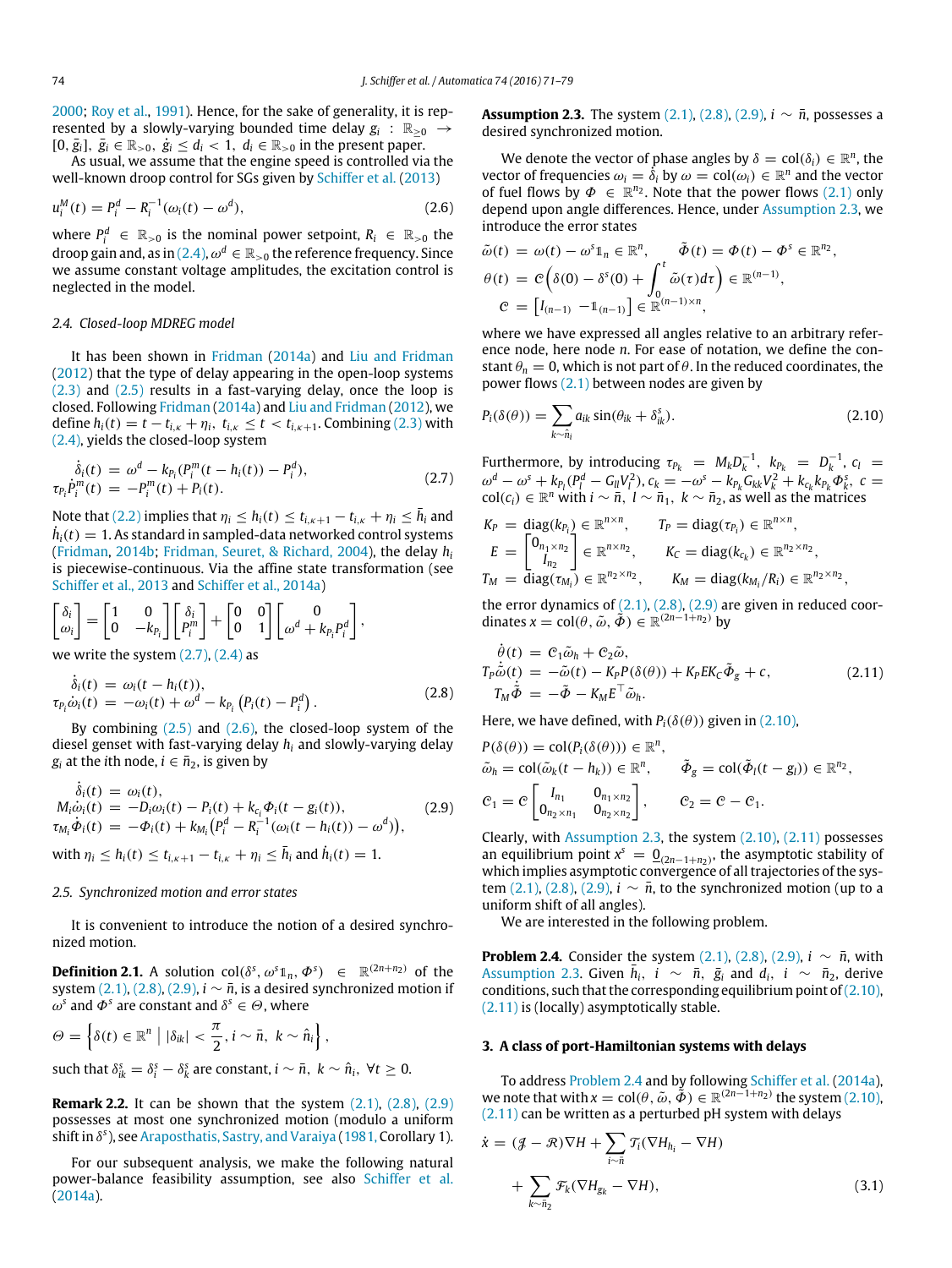with Hamiltonian  $H: \mathbb{R}^{(2n-1+n_2)} \to \mathbb{R}$ 

$$
H = \sum_{i \sim \bar{n}} \frac{\tau_{P_i} \tilde{\omega}_i^2}{2k_{P_i}} - \sum_{i \sim \bar{n}\backslash\{n\}} \frac{c_i \theta_i}{k_{P_i}} + \sum_{i \sim \bar{n}_2} \frac{k_{c_i} \tau_{M_i} R_i \tilde{\Phi}_i^2}{2k_{M_i}} - U(\theta), \tag{3.2}
$$

 $U(\theta) = \frac{1}{2} \sum_{i \sim \tilde{n}} \sum_{k \sim \hat{n}_i} a_{ik} \cos(\theta_{ik} + \delta^s_{ik})$ , interconnection matrix

$$
\mathcal{J} = \begin{bmatrix} 0_{(n-1)\times(n-1)} & CK_p T_p^{-1} & 0_{(n-1)\times n_2} \\ -\left(CK_p T_p^{-1}\right)^\top & 0_{n\times n} & \mathcal{J}_1 \\ 0_{n_2\times(n-1)} & -\mathcal{J}_1^\top & 0_{n_2\times n_2} \end{bmatrix},
$$

with  $\mathcal{J}_1 = K_P T_P^{-1} E T_M^{-1} K_M$ , damping matrix

$$
\mathcal{R} = \text{diag}(\underline{0}_{(n-1)}, K_P(T_P^{-2})\mathbb{1}_n, (K_M K_C^{-1} T_M^{-2})\mathbb{1}_{n_2})
$$

and  $\mathcal{T}_i = \mathcal{J}N_i$ ,  $i \sim \bar{n}_1$ ,  $\mathcal{T}_i = N_i \mathcal{J}$ ,  $i \sim \bar{n}_2$ ,  $\mathcal{F}_k = \mathcal{J}N_k$ ,  $k \sim \bar{n}_2$ , with *N*<sup>*i*</sup> ∈  $\mathbb{R}^{(2n-1+n_2)\times(2n-1+n_2)}$ , the  $(n-1+i, n-1+i)$ th entry of  $N_i$  is one and all its other entries are zero,  $i\sim \bar{n}_1$ , respectively the  $(2n - 1 - n_1 + i, 2n - 1 - n_1 + i)$ th entry of  $N_i$  is one and all its other entries are zero,  $i \sim \bar{n}_2$ .

In light of this fact, it is natural to analyze  $(2.10)$ ,  $(2.11)$  by exploiting its pH structure  $(3.1)$ . Consequently, we consider a generic nonlinear time-delay system in perturbed Hamiltonian form

$$
\dot{x} = (\mathcal{J}(x) - \mathcal{R}(x)) \nabla H + \sum_{i=1}^{m} (\mathcal{T}_i(\nabla H_{h_i} - \nabla H)), \qquad (3.3)
$$

with state vector  $x$  :  $\mathbb{R}_{\geq 0} \to \mathbb{R}^n$ ,  $m > 0$  delays  $h_i$  :  $\mathbb{R}_{\geq 0} \to$  $[0, \bar{h}_i], \bar{h}_i \in \mathbb{R}_{\geq 0}, \bar{h}_i(t) \leq d_i \leq 1$ , Hamiltonian  $H : \mathbb{R}^n \to \mathbb{R}$ , matrices  $\mathcal{J}(x) = -\mathcal{J}(x)^{\top} \in \mathbb{R}^{n \times n}$ ,  $\mathcal{R}(x) \geq 0 \in \mathbb{R}^{n \times n}$  and  $\mathcal{T}_i \in \mathbb{R}^{n \times n}$ ,  $i = 1, \ldots, m$ . For the following analysis, we consider  $i$  initial conditions  $x_0 \in W[-h, 0]^n$ , where  $h = \max_{i \sim \bar{n}} \bar{h}_i$ , and make the assumption below.

**Assumption 3.1.** The system [\(3.3\)](#page-4-1) possesses an equilibrium point  $x^s = \underline{0}_n \in \mathbb{R}^n$ .

<span id="page-4-4"></span>Stability conditions for delayed pH systems of the form

$$
\dot{x} = (\mathcal{J}(x) - \mathcal{R}(x))\nabla H + \sum_{i=1}^{m} \mathcal{T}_i \nabla H_{h_i},
$$
\n(3.4)

where  $\mathcal{T}_i$  are arbitrary interconnection matrices and  $h_i$  are timevarying delays have been derived in [Aoues](#page-7-19) [et al.](#page-7-19) [\(2014\)](#page-7-19), [Kao](#page-7-17) [and](#page-7-17) [Pasumarthy](#page-7-17) [\(2012\)](#page-7-17), [Pasumarthy](#page-7-20) [and](#page-7-20) [Kao](#page-7-20) [\(2009\)](#page-7-20) and [Yang](#page-8-8) [and](#page-8-8) [Wang](#page-8-8) [\(2010\)](#page-8-8). It is straight-forward to verify that the system [\(2.10\),](#page-3-6)  $(2.11)$  cannot be written in the form  $(3.4)$ . In addition, the class of systems  $(3.4)$  is a special case of the class  $(3.3)$ . More precisely, the non-delayed part of [\(3.4\)](#page-4-2) is restricted to the form  $(\mathcal{J}(x) - \mathcal{R}(x))$ , while the non-delayed part of [\(3.3\)](#page-4-1) given by  $(\mathcal{J}(x) - \mathcal{R}(x) \mathcal{T}_i$ ) allows to consider more general structures. To illustrate this, consider two pH systems and feedback interconnections

$$
\dot{x}_1 = (g_1(x_1) - \mathcal{R}_1(x_1))\nabla H_1 + \zeta_1 u_1,\n\dot{x}_2 = (g_2(x_2) - \mathcal{R}_2(x_2))\nabla H_2 + \zeta_2 u_2,\ny_1 = \zeta_1^\top \nabla H_1, \qquad u_1 = -y_2(t - h(t)),\ny_2 = \zeta_2^\top \nabla H_2, \qquad u_2 = y_1(t - h(t)),
$$
\n(3.5)

where *h*(*t*) is a transmission delay (uniform, for ease of presentation). Then, the resulting closed-loop system is of the form [\(3.3\)](#page-4-1) with  $H = H_1 + H_2$ ,  $\mathcal{R}(x) = \text{diag}(\mathcal{R}_1(x_1), \mathcal{R}_2(x_2))$ ,

$$
\mathcal{J}(x) = \begin{bmatrix} \mathcal{J}_1(x_1) & -\zeta_1 \zeta_2^{\top} \\ \zeta_2 \zeta_1^{\top} & \mathcal{J}_2(x_2) \end{bmatrix}, \qquad \mathcal{T}_1 = \begin{bmatrix} \mathbf{0}_{n \times n} & -\zeta_1 \zeta_2^{\top} \\ \zeta_2 \zeta_1^{\top} & \mathbf{0}_{n \times n} \end{bmatrix}.
$$

Now, assume the delay *h*(*t*) appears only in one of the feedback interconnections of  $(3.5)$ . Then the closed-loop system also takes the form  $(3.3)$ , but not that in  $(3.4)$ .

## <span id="page-4-12"></span><span id="page-4-0"></span>**4. Delay-dependent stability conditions for time-varying delays**

This section is dedicated to the stability analysis of pH systems with bounded time-varying delays represented by [\(3.3\).](#page-4-1) The approach is based on a strict LKF. To streamline our main result, we note that

<span id="page-4-8"></span>
$$
\nabla \dot{H} = \nabla^2 H \left( \left( \mathcal{J} - \mathcal{R} - \sum_{i=1}^m \mathcal{T}_i \right) \nabla H + \sum_{i=1}^m \mathcal{T}_i \nabla H_{h_i} \right) \tag{4.1}
$$

and make the assumption below.

<span id="page-4-5"></span>**Assumption 4.1.** Consider the system [\(3.3\)](#page-4-1) with [Assumption 3.1.](#page-4-4) Set  $h_i = 0$ ,  $i = 1, ..., m$ . Then, the equilibrium point  $x^s = \underline{0}_n$  of the system [\(3.3\)](#page-4-1) is (locally) asymptotically stable with Lyapunov function  $V_1 = H$ .

<span id="page-4-11"></span><span id="page-4-6"></span>Our main result is as follows.

<span id="page-4-1"></span>**Proposition 4.2.** *Consider the system* [\(3.3\)](#page-4-1) *with [Assumptions](#page-4-4)* 3.1 and [4.1](#page-4-5)*.* Given  $\bar{h}_i$  ≥ 0 and  $d_i$  ∈ [0, 1),  $i = 1, ..., m$ , assume that *there exist n*  $\times$  *n* matrices  $Y > 0$ ,  $R_i > 0$ ,  $Q_i > 0$ ,  $S_i > 0$  and  $S_{12,i}$ ,  $i = 1, \ldots, m$ , such that

$$
\Psi = \begin{bmatrix} \Psi_{11} & \Psi_{12} & \Psi_{13} \\ * & -S - R & R - S_{12}^{\top} \\ * & * & \Psi_{33} \end{bmatrix} < 0, \tag{4.2}
$$

*where*

<span id="page-4-9"></span><span id="page-4-2"></span>
$$
R = blkdiag(R_i), \t S = blkdiag(S_i), \t S_{12} = blkdiag(S_{12,i}),
$$
  
\n
$$
W = \nabla^2 H(\mathcal{J} - \mathcal{R} - \sum_{i=1}^{m} \mathcal{T}_i), \t M = \nabla^2 H \mathbf{1}_{n \times nm}, \t (4.3)
$$
  
\n
$$
\mathcal{B} = [\mathcal{T}_1^\top (R_1 - S_{12,1}) \cdots \mathcal{T}_m^\top (R_m - S_{12,m})],
$$
  
\n
$$
\Psi_{11} = -\mathcal{R} - 0.5 \left( \sum_{i=1}^{m} \mathcal{T}_i + \sum_{i=1}^{m} \mathcal{T}_i^\top \right) + W^\top Y + YW
$$
  
\n
$$
+ \sum_{i=1}^{m} (\bar{h}_i^2 (\mathcal{T}_i W)^\top R_i (\mathcal{T}_i W) + \mathcal{T}_i^\top (S_i + Q_i - R_i) \mathcal{T}_i),
$$
  
\n
$$
\Psi_{12} = [\mathcal{T}_1^\top S_{12,1} \cdots \mathcal{T}_m^\top S_{12,m}],
$$
  
\n
$$
\Psi_{13} = 0.5 \mathbf{1}_{n \times nm} + \left( Y + \sum_{i=1}^{m} \bar{h}_i^2 ((\mathcal{T}_i W)^\top R_i \mathcal{T}_i) \right) \mathcal{M} + \mathcal{B},
$$
  
\n
$$
\Psi_{33} = blkdiag(-(1 - d_i)Q_i - 2R_i + S_{12,i} + S_{12,i}^\top) + \sum_{i=1}^{m} \bar{h}_i^2 (\mathcal{T}_i \mathcal{M})^\top R_i (\mathcal{T}_i \mathcal{M}),
$$
  
\n(4.4)

<span id="page-4-10"></span><span id="page-4-3"></span>*and*

<span id="page-4-7"></span>
$$
\begin{bmatrix} R & S_{12} \\ * & R \end{bmatrix} \ge 0 \tag{4.5}
$$

*are feasible in some neighborhood of*  $x^s$ . Then the equilibrium  $x^s = \mathbf{0}_n$ *is (locally) uniformly asymptotically stable for all delays*  $h_i(t) \in$  $[0, \bar{h}_i]$ , where  $\dot{h}_i(t) \leq d_i$ . In addition, assume that [\(4.2\)](#page-4-6) and [\(4.5\)](#page-4-7) are *feasible for*  $d_i = 1$ *, respectively*  $Q_i = Q_{n \times n}$ ,  $\forall i = 1, ..., m$ . Then  $x^s = \underline{0}_n$  is (locally) uniformly asymptotically stable for all fast-varying  $delays h_i(t) \in [0, h_i].$ 

**Proof.** Inspired by [Fridman](#page-7-15) [\(2014b\)](#page-7-15), [Fridman](#page-7-16) [et al.](#page-7-16) [\(2008\)](#page-7-16) and [Kao](#page-7-17) [and](#page-7-17) [Pasumarthy](#page-7-17) [\(2012\)](#page-7-17), let  $h = \max_{i=1,\dots,m} \bar{h}_i$  and consider the LKF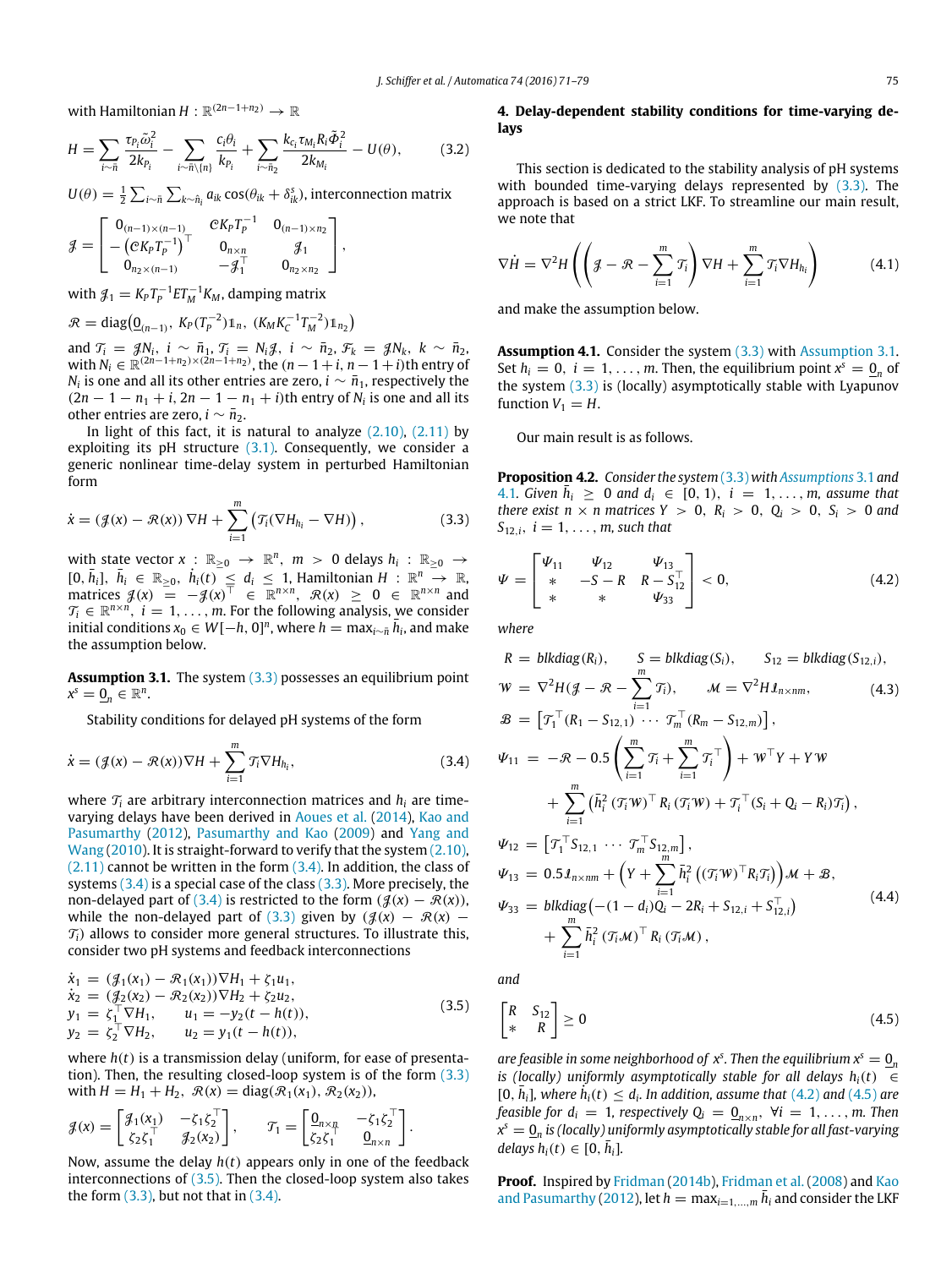$V: \mathbb{R}_{\geq 0} \times W[-h, 0]^n \times L_2(-h, 0)^n \to \mathbb{R}$ ,

$$
V = V_1 + V_2 + \sum_{i=1}^{m} (V_{3_i} + V_{4_i} + V_{5_i}), \quad V_1 = H,
$$
  
\n
$$
V_2 = \nabla H^{\top} Y \nabla H, \quad V_{3_i} = \bar{h}_i \int_{t - \bar{h}_i}^{t} (\bar{h}_i + s - t) \sigma_i(s) ds,
$$
  
\n
$$
V_{4_i} = \int_{t - \bar{h}_i}^{t} (\mathcal{T}_i \nabla H(s))^{\top} S_i (\mathcal{T}_i \nabla H(s)) ds,
$$
  
\n
$$
V_{5_i} = \int_{t - h_i(t)}^{t} (\mathcal{T}_i \nabla H(s))^{\top} Q_i (\mathcal{T}_i \nabla H(s)) ds,
$$
\n(4.6)

where  $\sigma_i(\cdot) = (\mathcal{T}_i \nabla \dot{H}(\cdot))^T R_i(\mathcal{T}_i \nabla \dot{H}(\cdot)), i = 1, \dots, m$ .

Under the made assumptions *H* is (locally) positive definite around  $x^s = \underline{0}_n$  and  $\nabla H|_{x^s} = \underline{0}_n$ , which implies that *V* is an admissible LKF for the system [\(3.3\)](#page-4-1) with equilibrium  $x^s = \underline{0}_n$ . Let  $\zeta \in \mathbb{R}^{(2m+1)n}$ ,

$$
\zeta = \text{col}(\nabla H, \mathcal{T}_1 \nabla H_{\bar{h}_1}, \dots, \mathcal{T}_m \nabla H_{\bar{h}_m}, \mathcal{T}_1 \nabla H_{h_1}, \dots, \mathcal{T}_m \nabla H_{h_m}).
$$

The time-derivative of  $V_1$  is given by

$$
\dot{V}_1 = \zeta^{\top} \begin{bmatrix} -\mathcal{R} - 0.5(\mathcal{T}^{\top} + \mathcal{T}) & 0_{n \times mn} & 0.5 \mathcal{I}_{n \times mn} \\ * & 0_{mn \times mn} & 0_{mn \times mn} \\ * & * & 0_{mn \times mn} \end{bmatrix} \zeta,
$$

where  $\mathcal{T} = \sum_{i=1}^m \mathcal{T}_i$ . With  $\nabla \dot{H}$  given by [\(4.1\),](#page-4-8) W given in [\(4.3\)](#page-4-9) and  $M$  given in [\(4.3\),](#page-4-9) we have that

$$
\dot{V}_2 = \zeta^\top \begin{bmatrix} W^\top Y + YW & 0_{n \times mn} & Y \mathcal{M} \\ * & 0_{mn \times mn} & 0_{mn \times mn} \\ * & * & 0_{mn \times mn} \end{bmatrix} \zeta.
$$

Next,  $\dot{V}_{3_i} = \bar{h}_i^2 \sigma_i(t) - \bar{h}_i \int_{t-\bar{h}_i}^t \sigma_i(s) ds$ , where

$$
\sigma_i(t) = \zeta^{\top} \begin{bmatrix} (\mathcal{T}_i \mathcal{W})^{\top} R_i (\mathcal{T}_i \mathcal{W}) & 0_{n \times nm} & (\mathcal{T}_i \mathcal{W})^{\top} R_i \mathcal{T}_i \mathcal{M} \\ * & 0_{nm \times nm} & 0_{nm \times nm} \\ * & * & (\mathcal{T}_i \mathcal{M})^{\top} R_i \mathcal{T}_i \mathcal{M} \end{bmatrix} \zeta,
$$

with  $M$  given in [\(4.3\).](#page-4-9) By following [Fridman](#page-7-15) [\(2014b\)](#page-7-15),

$$
-\bar{h}_i \int_{t-\bar{h}_i}^t \sigma_i(s) ds = -\bar{h}_i \int_{t-\bar{h}_i}^{t-h_i(t)} \sigma_i(s) ds - \bar{h}_i \int_{t-h_i(t)}^t \sigma_i(s) ds. \tag{4.7}
$$

The LMI [\(4.5\)](#page-4-7) is feasible by assumption. Hence, applying Jensen's inequality together with Lemma 1 in [Fridman](#page-7-15) [\(2014b\)](#page-7-15), see also [Park,](#page-7-27) [Ko,](#page-7-27) [and](#page-7-27) [Jeong](#page-7-27) [\(2011\)](#page-7-27), to both right-hand side terms in [\(4.7\)](#page-5-1) yields

$$
-\bar{h}_i \int_{t-\bar{h}_i}^t \sigma_i(s) ds \leq -\begin{bmatrix} e_{i_1} \\ e_{i_2} \end{bmatrix}^\top \begin{bmatrix} R_i & S_{12,i} \\ * & R_i \end{bmatrix} \begin{bmatrix} e_{i_1} \\ e_{i_2} \end{bmatrix}, \quad i = 1, \ldots, m,
$$

with  $e_{i_1} = \mathcal{T}_i(\nabla H - \nabla H_{h_i}), e_{i_2} = \mathcal{T}_i(\nabla H_{h_i} - \nabla H_{\bar{h}_i}).$  Thus,

$$
\sum_{i=1}^{m} \left( -\bar{h}_{i} \int_{t-\bar{h}}^{t} \sigma_{i}(s) ds \right)
$$
\n
$$
\leq \zeta^{\top} \left[ -\sum_{i=1}^{m} (\mathcal{T}_{i}^{\top} R_{i} \mathcal{T}_{i}) \quad \psi_{12} \quad \mathcal{B} \right] \times \left. -R \quad \mathcal{R} - S_{12}^{\top} \right] \zeta,
$$
\n
$$
\ast \quad \mathcal{A} \quad -2R + S_{12} + S_{12}^{\top} \end{aligned}
$$

with *R*, *S*,  $S_{12}$ , *B* and  $\Psi_{12}$  defined in [\(4.3\),](#page-4-9) [\(4.4\).](#page-4-10) Also,

$$
\dot{V}_{4_i} = (\mathcal{T}_i \nabla H)^{\top} S_i (\mathcal{T}_i \nabla H) - (\mathcal{T}_i \nabla H_{\bar{h}_i})^{\top} S_i (\mathcal{T}_i \nabla H_{\bar{h}_i}),
$$

<span id="page-5-3"></span><span id="page-5-2"></span>

**Fig. 1.** Benchmark model adapted from [Rudion](#page-7-28) [et al.](#page-7-28) [\(2006\)](#page-7-28) with 6 main buses, an SG-interfaced combined heat and power (CHP) plant, as well as inverter-interfaced photovoltaic (PV), fuel cell (FC) and battery (Bat) units. PCC denotes the point of common coupling to the main grid. The sign ↓ denotes loads.

$$
\dot{V}_{5_i} = (\mathcal{T}_i \nabla H)^{\top} Q_i (\mathcal{T}_i \nabla H) \n- (1 - \dot{h}_i) (\mathcal{T}_i \nabla H_{h_i})^{\top} Q_i (\mathcal{T}_i \nabla H_{h_i}) \n\leq (\mathcal{T}_i \nabla H)^{\top} Q_i (\mathcal{T}_i \nabla H) \n- (1 - d_i) (\mathcal{T}_i \nabla H_{h_i})^{\top} Q_i (\mathcal{T}_i \nabla H_{h_i}).
$$

Consequently,  $\dot{V} \leq \zeta^\top \Psi \zeta$ , where  $\Psi$  is defined in [\(4.2\).](#page-4-6) As  $\Psi < 0$ by assumption, we have that  $\dot{V} \le -\varepsilon ||x(t)||^2$  for some  $\varepsilon > 0$ . Uniform asymptotic stability follows by invoking the LK theorem [\(Fridman,](#page-7-15) [2014b\)](#page-7-15) and arguments from [Fridman](#page-7-25) [et al.](#page-7-25) [\(2004\)](#page-7-25) for systems with piecewise-continuous delays.

For the case of purely fast-varying delays, i.e.,  $d_i = 1$  for all  $i = 1, \ldots, m$ , we see that the negative definite term in  $\dot{V}_{5_i}$  vanishes. Hence, by the same arguments as above, if  $(4.2)$  is feasible for  $d_i = 1$ , or equivalently,  $Q_i = Q_{n \times n}$ , for all  $i = 1, \ldots, m$ , then  $x^s = \underline{0}_n$  is (locally) uniformly asymptotically stable for all fast*varying delays*  $h_i(t)$  ∈ [0,  $\bar{h}_i$ ], completing the proof.  $□$ 

<span id="page-5-4"></span>**Remark 4.3.** The conditions given in [Proposition 4.2](#page-4-11) are, in general, state-dependent. In many cases, the conditions can be conveniently implemented numerically via a polytopic approach [\(Aoues](#page-7-19) [et al.,](#page-7-19) [2014;](#page-7-19) [Fridman,](#page-7-0) [2014a;](#page-7-0) [He,](#page-7-29) [Wu,](#page-7-29) [She,](#page-7-29) [&](#page-7-29) [Liu,](#page-7-29) [2004\)](#page-7-29), see Section [5](#page-5-0) of the present paper.

## <span id="page-5-1"></span><span id="page-5-0"></span>**5. Application example: microgrids with distributed rotational and electronic generation**

The analysis is illustrated via an example based on the CIGRE benchmark MV distribution network [\(Rudion,](#page-7-28) [Orths,](#page-7-28) [Styczynski,](#page-7-28) [&](#page-7-28) [Strunz,](#page-7-28) [2006\)](#page-7-28). The network consists of six main buses and is shown in [Fig. 1.](#page-5-2) A combined heat and power (CHP) diesel genset is connected at bus 9c  $(i = 4)$ . The remaining DG units are inverterinterfaced. We assume that the DG units at buses  $9b (i = 1)$ , 9c, 10b  $(i = 2)$  and 10c  $(i = 3)$  are operated with droop control, while all other sources are operated in PQ-mode, i.e., their power injections are regulated to prespecified values [\(Schiffer](#page-8-9) [et al.,](#page-8-9) [in press\)](#page-8-9). To each droop-controlled unit a power rating is associated, i.e.,  $S<sup>N</sup>$  = [0.517, 0.333, 0.023, 0.353] pu. The parameters for the diesel engine are taken from [Roy](#page-7-10) [et al.](#page-7-10) [\(1991\)](#page-7-10). We refer the reader to [Rudion](#page-7-28) [et al.](#page-7-28) [\(2006\)](#page-7-28) or [Schiffer](#page-8-4) [et al.](#page-8-4) [\(2014a\)](#page-8-4) for a detailed discussion of the employed benchmark model.

#### *5.1. Stability of the non-delayed system*

We prove [Assumption 4.1](#page-4-5) for the system  $(2.10)$ ,  $(2.11)$ , i.e., that a given equilibrium point of the non-delayed dynamics [\(2.10\),](#page-3-6)  $(2.11)$  is locally asymptotically stable with Lyapunov function  $V =$ *H*, with *H* given by [\(3.2\).](#page-4-12)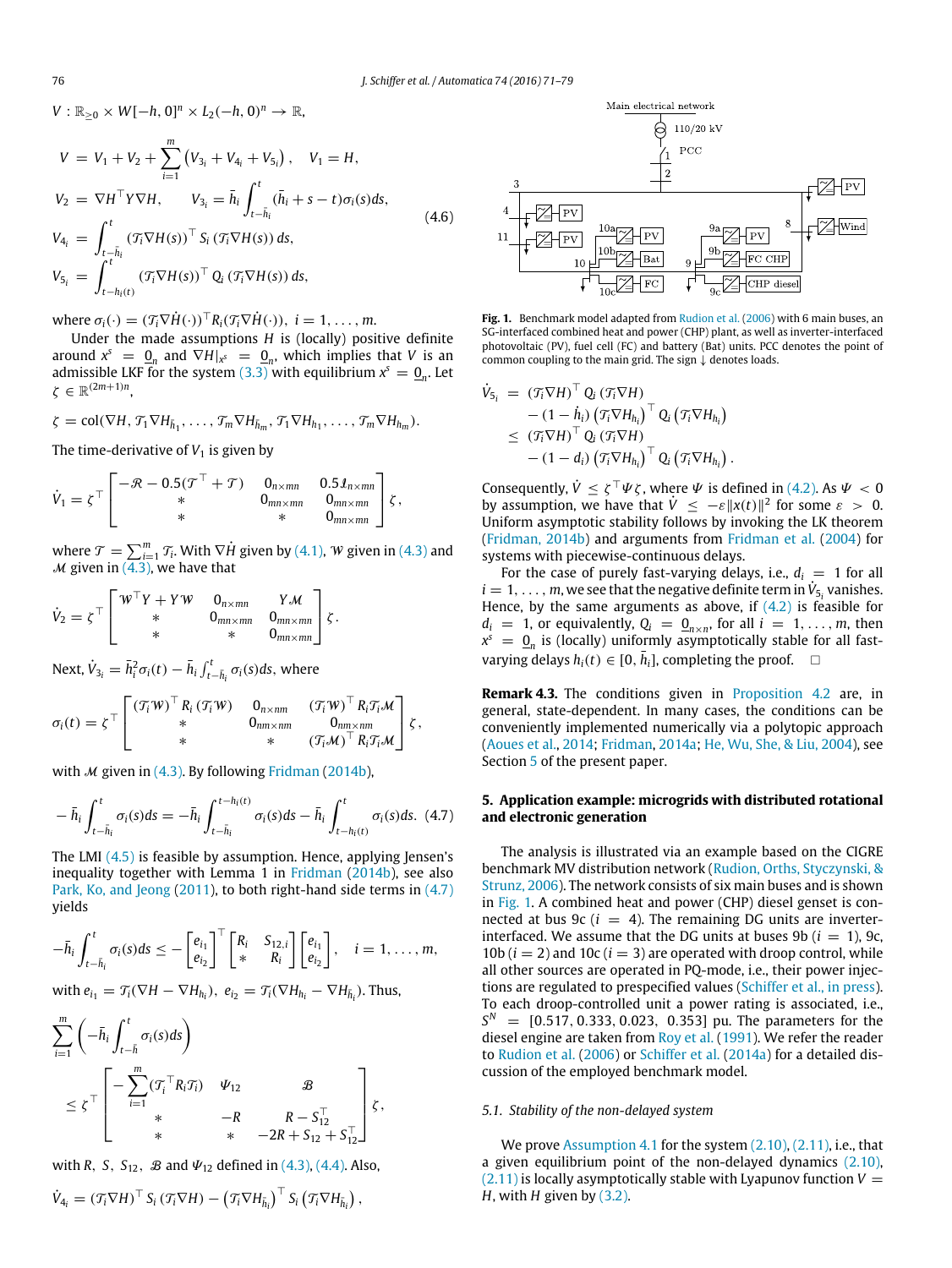**Lemma 5.1.** *Consider the system* [\(2.10\)](#page-3-6)*,* [\(2.11\)](#page-3-7) *with [Assumption](#page-3-5)* 2.3*. Suppose that*  $\bar{h}_i = 0$ ,  $i \sim \bar{n}$ ,  $g_k = 0$ ,  $k \sim \bar{n}_2$ . The equilibrium point  $x^s = \underline{0}_{(2n-1+n_2)}$  *of the system* [\(2.10\)](#page-3-6)*,* [\(2.11\)](#page-3-7) *is locally asymptotically stable.*

**Proof.** The stability claim is established via [van](#page-7-1) [der](#page-7-1) [Schaft](#page-7-1) [\(2000,](#page-7-1) Lemma 3.2.4). Recall that the system  $(2.10)$ ,  $(2.11)$  is equivalent to [\(3.1\).](#page-3-9) From [\(3.1\)](#page-3-9) it follows that  $H = -\nabla H^{\top}R\nabla H \leq 0$ . It is easily verified that  $\nabla H|_{X^s} = \underline{0}_{(2n-1+n_2)}$ , i.e.,  $x^s$  is a critical point of *H*, see also [Schiffer](#page-8-4) [et al.\(2014a,](#page-8-4) Proposition 5.9). The Hessian of *H* is given by

$$
\nabla^2 H(x) = \text{blkdiag}\Big(\mathcal{L}(\theta), \text{diag}\Big(\frac{\tau_{P_i}}{k_{P_i}}\Big), \text{diag}\Big(\frac{k_{c_i}\tau_{M_i}R_i}{k_{M_i}}\Big)\Big),\,
$$

where  $\mathcal{L}$  :  $\mathbb{R}^{(n-1)} \rightarrow \mathbb{R}^{(n-1)\times(n-1)}$ ,  $l_{ii} = \sum_{k \sim \bar{n}} a_{ik} \cos(\theta_{ik} +$  $\delta_{ik}^{\text{s}}$ ),  $l_{ip} = -a_{ip}\cos(\theta_{ip} + \delta_{ip}^{\text{s}})$ ,  $i \sim \bar{n} \setminus \{n\},\ p \sim \overline{\bar{n}} \setminus \{\bar{n}\}.$  Under the standing assumptions, [Schiffer](#page-8-4) [et al.](#page-8-4) [\(2014a,](#page-8-4) Lemma 5.8) implies that  $\nabla^2 H(x^s) > 0$ . Hence, *H* is locally positive definite and  $x^s$  is stable. To prove asymptotic stability, we proceed as in [Schiffer](#page-8-4) [et al.](#page-8-4)  $(2014a)$  and recall that  $H \le 0$ , as well as that  $R(x) \ge 0$ . Hence,  $x^s$  is asymptotically stable if  $-$  along the trajectories of the system  $(3.1)$ – the implication below holds

$$
R(x(t))\nabla H(x(t)) \equiv \underline{0}_{(2n-1+n_2)} \implies \lim_{t \to \infty} x(t) = x^s. \tag{5.1}
$$

From [\(5.1\)](#page-6-0) it follows that  $\frac{\partial H}{\partial \tilde{\omega}} = \underline{0}_n$ ,  $\frac{\partial H}{\partial \tilde{\phi}} = \underline{0}_{n_2}$ , which implies  $\tilde{\omega} = \underline{0}_n$  and  $\tilde{\Phi} = \underline{0}_{n_2}$ . Hence,  $\theta$  is constant. Therefore, the invariant set where  $\dot{H}(x(t)) \equiv 0$  is an equilibrium. To prove that this is the desired equilibrium  $x^s = \underline{0}_{(2n-1+n_2)}$  we recall that  $x^s$  is an isolated minimum of  $H(x)$ , see also [Remark 2.2.](#page-3-10) Thus, there is a neighborhood of *x <sup>s</sup>* where no other equilibrium exists, completing the proof.  $\square$ 

#### <span id="page-6-2"></span>*5.2. Stability of the delayed system*

We provide a solution to [Problem 2.4](#page-3-8) by means of [Proposi](#page-4-11)[tion 4.2.](#page-4-11) In the present case, the state-dependency of the condi-tions in [Proposition 4.2](#page-4-11) is only on the variables  $\theta_i$ . Note that  $\Psi$ defined in (4.2) is continuous in the argument *x*. Hence, if the stability conditions are verified at an equilibrium  $x<sup>s</sup>$ , then the local positive definiteness of *V* given in [\(4.6\)](#page-5-3) together with the continuity of  $\Psi$  in *x* implies that there exists a small neighborhood  $\mathbb{X}$  ⊂  $W[-h, 0]^{(2n-1+n_2)}$   $(h = \max_{i=1,\dots,m} \bar{h}_i)$  of  $x_i^s(\sigma) = x^s \in \mathbb{X}, \sigma \in \mathbb{X}$ [ $-h$ , 0], such that *V* > 0 and  $\dot{V}$  < 0, for all  $x_t \in \mathbb{X}$ ,  $x_t \neq x^s$ . Thus, all trajectories of the system  $(2.10)$ ,  $(2.11)$  starting in X asymptotically converge to *x s* .

The Kron-reduced model of the considered  $\mu$ G possesses 4 nodes. We assume that the fast-varying delays (see Section [2.2\)](#page-2-10) are uniformly upper bounded by  $\bar{h}_i = 0.001$  s,  $i \sim \bar{n}$ . The powerstroke and ignition delay of the diesel engine at node 9c is assumed constant $^6$  $^6$  and initially set to  $g_4\,=\,0.125$  s–the average value in [Roy](#page-7-10) [et al.](#page-7-10) [\(1991\)](#page-7-10), Table 1. The verification of conditions  $(4.2)$ ,  $(4.5)$ is done in Yalmip [\(Löfberg,](#page-7-30) [2004\)](#page-7-30).

For this setup, the conditions of [Proposition 4.2](#page-4-11) are satisfied. Further numerical evaluations show that the equilibrium of the system  $(2.10)$ ,  $(2.11)$  is locally asymptotically stable for  $g<sub>4</sub> <$ 0.225 s. Stability for larger values of *g*<sup>4</sup> can be guaranteed via [Proposition 4.2](#page-4-11) by reducing the magnitude of the gain 1/*R*<sup>4</sup> of the control  $(2.6)$  of the SG.

#### <span id="page-6-7"></span>*5.3. Region of attraction of the delayed system*

It is important to stress that the analysis in Section [5.2](#page-6-2) only guarantees stability of an equilibrium for initial conditions within a *small* neighborhood of that equilibrium. Yet in many applications, including  $\mu$ Gs, it is often desirable to guarantee stability for a larger set of initial conditions [\(Galaz,](#page-7-31) [Ortega,](#page-7-31) [Bazanella,](#page-7-31) [&](#page-7-31) [Stankovic,](#page-7-31) [2003\)](#page-7-31). This can be achieved by providing an estimate of the region of attraction of an equilibrium and, subsequently, verifying conditions  $(4.2)$ ,  $(4.5)$  in that whole region rather than just at the equilibrium itself. By following [Galaz](#page-7-31) [et al.](#page-7-31) [\(2003\)](#page-7-31), we address this aspect for the MDREG  $(2.10)$ ,  $(2.11)$  by exploiting the convexity properties of the Hamiltonian *H* in [\(3.2\).](#page-4-12) The lemma below is useful to formulate our result.

<span id="page-6-4"></span>**Lemma 5.2.** *Consider the function*  $H(x(t))$  *in* [\(3.2\)](#page-4-12)*. Fix a small positive number*  $\vartheta$ , such that  $|\theta_{ik} + \delta_{ik}^s| < \frac{\pi}{2} - \vartheta$ ,  $i \sim \bar{n}$ ,  $k \sim \hat{n}_i$ *and an arbitrarily large positive number* β ≫ ϑ*. The sublevel sets*  $\Omega_{\mathcal{D}} = \{x \in \mathbb{R}^{(2n-1+n_2)} \mid H(x) \leq c\}$  contained in

$$
\mathcal{D} = \left\{ x \in \mathbb{R}^{(2n-1+n_2)} | ||x|| \leq \beta, |\theta_{ik} + \delta^s_{ik}| \leq \frac{\pi}{2} - \vartheta, i \sim \bar{n}, k \sim \bar{n} \right\}
$$
\n(5.2)

<span id="page-6-0"></span>*are compact.*

**Proof.** The proof follows in an analogous manner to that of [Schiffer](#page-7-14) et al. (2015a, Lemma 5.1) and is omitted here for space reasons.  $\square$ 

<span id="page-6-6"></span><span id="page-6-3"></span>Our main result of this section is as follows.

**[P](#page-3-5)roposition 5.3.** *Consider the system* [\(2.10\)](#page-3-6)*,* [\(2.11\)](#page-3-7) *with [Assump](#page-3-5)[tion](#page-3-5)* 2.3*. Recall the set*  $D$  *defined in [\(5.2\)](#page-6-3). Suppose that the equilibrium point*  $x^s = 0_{(2n-1+n_2)}$  *of the system* [\(2.10\)](#page-3-6)*,* [\(2.11\)](#page-3-7) *is locally asymptotically stable with the LKF*  $V(x_t, \dot{x}_t)$  *defined in [\(4.6\)](#page-5-3). Let*  $h = \max_{i=1,\dots,m} \bar{h}_i$  and

<span id="page-6-5"></span>
$$
\bar{c} = \max_{x \in \mathcal{D}} (H(x)),\tag{5.3}
$$

*such that the sublevel sets*  $\Omega_{\mathcal{D}} = \{x \in \mathbb{R}^{(2n-1+n_2)} | H(x) \leq \overline{c}\}$  are *completely contained in* D*. Denote*

$$
\Omega_c = \{x_h = x(h + \cdot) \in W[-h, 0]^{(2n-1+n_2)} \mid V(x_h, \dot{x}_h) \leq \bar{c}\}.
$$

*Suppose that*  $\dot{V} \le -\epsilon ||x(t)|| \forall x_t \in \Omega_c$  *and*  $t > h$ . Then, an estimate *of the region of attraction of*  $x^s$  *is the set*  $\Omega_c$ *.* 

**Proof.** To establish the claim, recall that the sublevel sets  $\Omega_{\mathcal{D}} =$ {*x* ∈  $\mathbb{R}^{(2n-1+n_2)}$  | *H*(*x*) ≤  $\bar{c}$ } are completely contained in  $\Omega$ by assumption. Hence, [Lemma 5.2](#page-6-4) implies that  $\Omega_{\mathcal{D}}$  is a bounded set on which  $H(x(t))$  is strongly convex. Furthermore, the strong convexity of *H* on  $\Omega_{\mathcal{D}}$  together with the fact that  $V \leq 0$  for all  $x_t \in$  $\Omega_c$  by assumption implies that  $0 \le V(x_t, \dot{x}_t) \le V(x_h, \dot{x}_h) \le \bar{c}$ , for all  $(x_h, \dot{x}_h)$  such that  $V(x_h, \dot{x}_h) \leq \bar{c}$  and  $\bar{c}$  given in [\(5.3\).](#page-6-5) By following [Liu](#page-7-32) [and](#page-7-32) [Fridman](#page-7-32) [\(2014\)](#page-7-32), we have that  $0 \leq H(x(t)) \leq V(x_t, \dot{x}_t) \leq$  $V(x_h, \dot{x}_h) \leq \bar{c}$ . Hence,  $\Omega_c$  is an estimate of the region of attraction of the equilibrium  $x^s$  of the system  $(2.10)$ ,  $(2.11)$ , completing the proof.  $\square$ 

We provide a solution to [Problem 2.4](#page-3-8) by means of [Proposi](#page-4-11)[tions 4.2](#page-4-11) and [5.3.](#page-6-6) Recall the Hamiltonian  $H(x)$  in  $(3.2)$  and that the variables  $\theta_i$  only appear as arguments of the cosine-function in condition  $(4.2)$ . Thus, it is straight-forward to adopt a polytopic approach, i.e., to represent the set  ${\nabla^2 H(x) \mid x \in \mathcal{D}}$  as  $\nabla H^2 = \sum_{i=1}^q \alpha_i \nabla^2 H^i$ ,  $0 \le \alpha_i \le 1$ ,  $\sum_{i=1}^q \alpha_i = 1$ , where  $\nabla^2 H^i$  denote the vertices of the polytope containing all values that ∇ <sup>2</sup>*H* can take on the set  $D$ . To ensure asymptotic stability, it then suffices to verify the conditions of [Proposition 4.2](#page-4-11) for all vertices  $\nabla^2 H^i$ , see [Remark 4.3.](#page-5-4) The Kron-reduced model of the considered  $\mu$ G possesses 4 nodes. Thus, there are  $n(n - 1)/2 = 6$  angle differences

<span id="page-6-1"></span>We note that although it is frequently stated in the literature that this delay is time-varying and somewhat dependent on the engine speed, to the best of our knowledge there are no widely-accepted analytic models to represent the timedependence of this delay.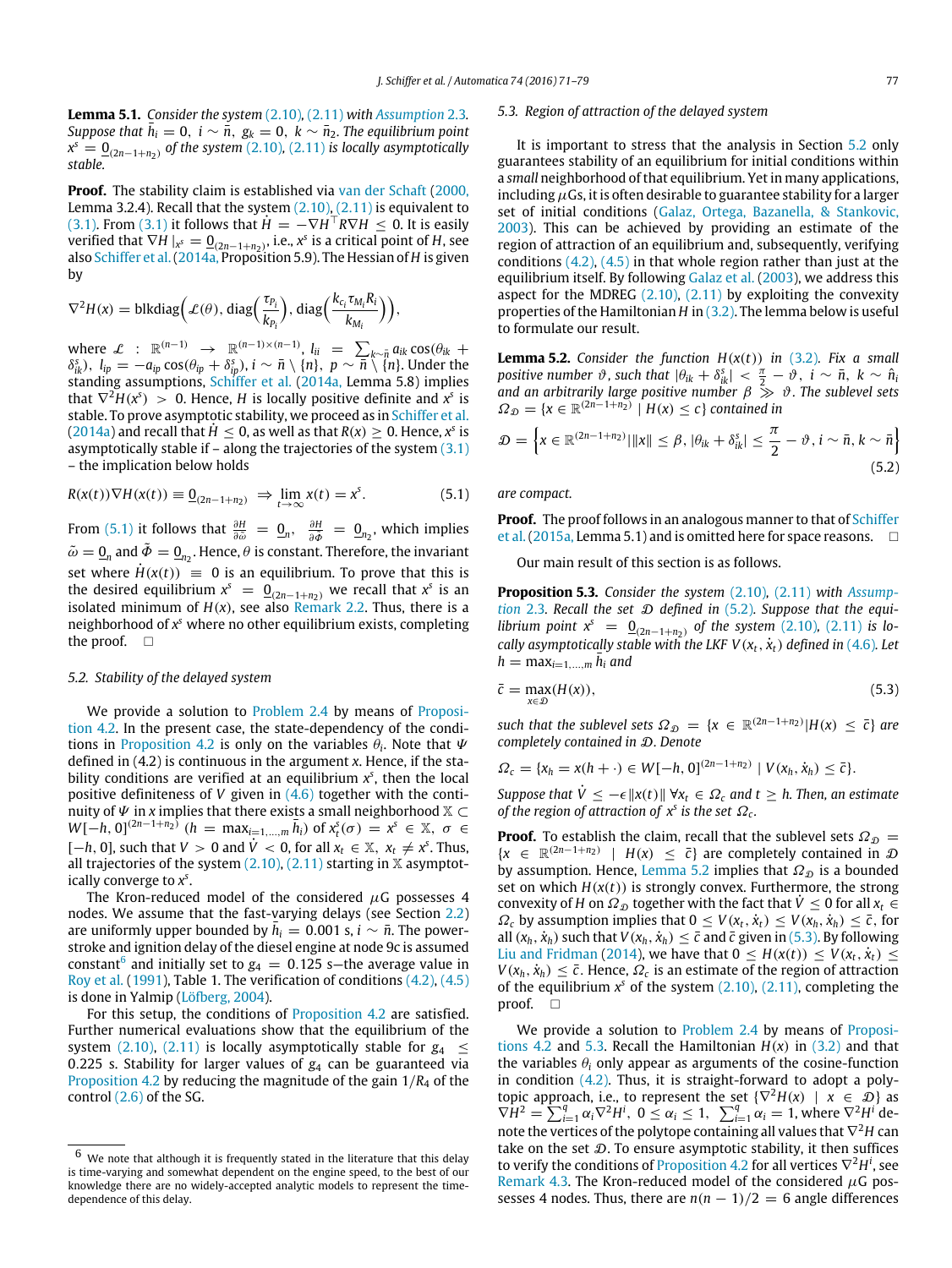<span id="page-7-33"></span>

**Fig. 2.** Simulation example of a droop-controlled MDREG with fast-varying delays with  $\bar{h}_i = 0.001$  s,  $i \sim \bar{n}$  and constant power-stroke and ignition delay  $g_4 = 0.14$  s. Trajectories of the power outputs relative to source rating  $P_i/S_i^N$ , and the relative inverter frequencies  $\varDelta f_i$  in Hz of the controllable sources. The lines correspond to the following sources: FC CHP 9b,  $i = 1' -$ , battery 10b,  $i = 2' +$  and FC 10c,  $i = 3$  '  $*$   $\Box$ , diesel CHP 9c,  $i = 4$  '  $\Box$ 

and the set  $\{\nabla^2 H(x) \mid x \in \mathcal{D}\}$  can be fully described with  $q=2^6$ vertices. We set  $\vartheta = 10^{-8}$ . As before, the implementation of [\(4.2\),](#page-4-6) [\(4.5\)](#page-4-7) is carried out with Yalmip [\(Löfberg,](#page-7-30) [2004\)](#page-7-30).

The delays are set to the same values as in Section [5.2.](#page-6-2) For the nominal configuration with  $g_4 = 0.125$  s, the conditions of [Proposition 4.2](#page-4-11) are satisfied within the whole region  $D$ . Thus, by [Proposition 4.2](#page-4-11) the considered equilibrium of the system [\(2.10\),](#page-3-6) [\(2.11\)](#page-3-7) is locally asymptotically stable and an estimate of its region of attraction is given by [Proposition 5.3.](#page-6-6) Via further numerical evaluations, we verify asymptotic stability of the equilibrium for  $g_4 \leq 0.14$  s. As to be expected, this value is considerably lower as that of  $g_4 \leq 0.225$  s obtained in Section [5.2](#page-6-2) and illustrates the natural (as in the considered model delays deteriorate the performance) trade-off between the magnitudes of admissible delays and the size of the region of attraction.

#### *5.4. Simulation example*

The analysis of Section [5.3](#page-6-7) is illustrated via a simulation example. The largest *R*/*X* ratio in the Kron-reduced network corresponding to the MDREG in [Fig. 1](#page-5-2) is 0.30. For high voltage transmission lines it typically is 0.31, see [Schiffer](#page-8-4) [et al.](#page-8-4) [\(2014a\)](#page-8-4). Hence, the assumption of dominantly inductive admittances is satisfied.

The simulation results in [Fig. 2](#page-7-33) show that the trajectories of the system [\(2.10\),](#page-3-6) [\(2.11\)](#page-3-7) with  $\overline{h_i} = 0.001$  s,  $i \sim \overline{n}$ , and constant  $g_4 = 0.14$  s converge to an equilibrium if conditions  $(4.2)$ ,  $(4.5)$ are satisfied. Here, we assumed constant sampling intervals  $h_{i,s} =$ 2·10−<sup>4</sup> s, see [\(2.2\).](#page-2-9) The maximum admissible delay in simulation is  $g_4 = 0.155$  s and, hence, only 1.1 times larger as that of  $g_4 = 0.14$  s derived in Section [5.3.](#page-6-7) This indicates that our sufficient conditions are very effective for the system under investigation.

#### <span id="page-7-24"></span>**6. Conclusions and future work**

We have shown that the dynamics of both SG- and inverterinterfaced DG units in  $\mu$ Gs exhibit time delays. Motivated by this, we have given sufficient delay-dependent conditions for stability of a class of pH systems with delays, which – as a particular case – contains a model of an MDREG. The conditions are derived via a LKF and are valid in the presence of slowly- and fast-varying delays. Furthermore, we have provided an estimate of the region of attraction of an MDREG and the stability conditions have proven to be effective in a practical example. The latter also demonstrates that actuation and power generation delays can, in fact, impair MDREG stability.

In future work, we plan to extend the conducted analysis to further classes of nonlinear systems. With respect to MDREGs, we seek to consider more detailed models of SGs, inverters and network interconnections, e.g., by considering time-varying power lines and variable voltage amplitudes. Furthermore, building upon the presented approaches, we plan to investigate the impact of time delays on communication-based control schemes for  $\mu$ Gs.

#### **References**

- <span id="page-7-18"></span>Aoues, S., Lombardi, W., Eberard, D., & Di-Loreto, M. (2015). Stability condition of discrete-time linear Hamiltonian systems with time-varying delay feedback interconnection. In *IFAC-PapersOnLine 5th IFAC workshop on Lagrangian and Hamiltonian methods for nonlinear control* vol. 48, (pp. 7–12).
- <span id="page-7-19"></span>Aoues, S., Lombardi, W., Eberard, D., & Seuret, A. (2014). Robust stability for delayed port-Hamiltonian systems using improved Wirtinger-based inequality. In *53rd conference on decision and control* (pp. 3119–3124).
- <span id="page-7-26"></span>Araposthatis, A., Sastry, S., & Varaiya, P. (1981). Analysis of power-flow equation. *Int[ernational Journal of Electrical Power and Energy Systems](http://refhub.elsevier.com/S0005-1098(16)30290-4/sbref3)*, *3*, 115–126.
- <span id="page-7-22"></span>Efimov, D., Ortega, R., & Schiffer, J. (2015). ISS of multistable systems with delays: application to droop-controlled inverter-based microgrids. In *American control conference* (pp. 4664–4669).
- <span id="page-7-23"></span>Efimov, D., Schiffer, J., & Ortega, R. (2016). Robustness of delayed multistable sys[tems with application to droop-controlled inverter-based microgrids.](http://refhub.elsevier.com/S0005-1098(16)30290-4/sbref5) *International Journal of Control*, *89*, 909–918.
- <span id="page-7-0"></span>Fridman, E. (2014a). *[Introduction to time-delay systems: analysis and control](http://refhub.elsevier.com/S0005-1098(16)30290-4/sbref6)*. **Birkhäuse**
- <span id="page-7-15"></span>Fridman, E. [\(2014b\). Tutorial on Lyapunov-based methods for time-delay systems.](http://refhub.elsevier.com/S0005-1098(16)30290-4/sbref7) *European Journal of Control*, *20*, 271–283.
- <span id="page-7-16"></span>Fridman, E., Dambrine, M., & Yeganefar, N. (2008). On input-to-state stability of [systems with time-delay: A matrix inequalities approach.](http://refhub.elsevier.com/S0005-1098(16)30290-4/sbref8) *Automatica*, *44*, 2364–2369.
- <span id="page-7-25"></span>Fridman, E., Seuret, A., & Richard, J.-P. [\(2004\). Robust sampled-data stabilization of](http://refhub.elsevier.com/S0005-1098(16)30290-4/sbref9) linear systems: an input delay approach. *Automatica*, *40*, 1441–1446. Galaz, M., Ortega, R., Bazanella, A. S., & Stankovic, A. M. (2003). An energy-
- <span id="page-7-31"></span>sha[ping approach to the design of excitation control of synchronous generators.](http://refhub.elsevier.com/S0005-1098(16)30290-4/sbref10) *Automatica*, *39*, 111–119.
- <span id="page-7-3"></span>Guerre[ro, J., Loh, P., Chandorkar, M., & Lee, T.\(2013\). Advanced control architectures](http://refhub.elsevier.com/S0005-1098(16)30290-4/sbref11) for intelligent microgrids – part I: Decentralized and hierarchical control. *IEEE Transactions on Industrial Electronics*, *60*, 1254–1262.
- <span id="page-7-8"></span>Guzzella, L., & Amstutz, A. [\(1998\). Control of diesel engines.](http://refhub.elsevier.com/S0005-1098(16)30290-4/sbref12) *IEEE Control Systems*, *18*, 53–71.
- <span id="page-7-4"></span>Hatziar[gyriou, N., Asano, H., Iravani, R., & Marnay, C.](http://refhub.elsevier.com/S0005-1098(16)30290-4/sbref13) (2007). Microgrids. *IEEE Power and Energy Magazine*, *5*, 78–94.
- <span id="page-7-29"></span>He, Y., Wu, M., She, J.-H., & Liu, G.-P. (2004). Parameter-dependent Lyapunov functio[nal for stability of time-delay systems with polytopic-type uncertainties.](http://refhub.elsevier.com/S0005-1098(16)30290-4/sbref14) *IEEE Transactions on Automatic Control*, *49*, 828–832.
- <span id="page-7-17"></span>Kao, C.-Y., & Pasumarthy, R. [\(2012\). Stability analysis of interconnected Hamilto-](http://refhub.elsevier.com/S0005-1098(16)30290-4/sbref15)nian systems under time delays. *IET Control Theory & Applications*, *6*, 570–577.
- <span id="page-7-6"></span>Krishnamurthy, S., Jahns, T., & Lasseter, R. (2008). The operation of diesel gensets in a CERTS microgrid. In *[PESGM-conversion and delivery of electrical energy in the](http://refhub.elsevier.com/S0005-1098(16)30290-4/sbref16) 21st century* (pp. 1–8).
- <span id="page-7-9"></span>Kuang, B., Wang, Y., & Tan, Y. L. (2000). An  $H_{\infty}$  controller design for diesel engine systems. In *[International conference on power system technology](http://refhub.elsevier.com/S0005-1098(16)30290-4/sbref17)*: *1* (pp. 61–66). IEEE.
- <span id="page-7-11"></span>Kukrer, O. [\(1996\). Discrete-time current control of voltage-fed three-phase PWM](http://refhub.elsevier.com/S0005-1098(16)30290-4/sbref18) inverters. *IEEE Transactions on Power Electronics*, *11*, 260–269. Kundur, P. (1994). *[Power system stability and control](http://refhub.elsevier.com/S0005-1098(16)30290-4/sbref19)*. McGraw-Hill.
- <span id="page-7-21"></span><span id="page-7-7"></span>Liu, K., & Fridman, E. [\(2012\). Wirtingers inequality and Lyapunov-based sampled](http://refhub.elsevier.com/S0005-1098(16)30290-4/sbref20)data stabilization. *Automatica*, *48*, 102–108.
- <span id="page-7-32"></span>Liu, K., & Fridman, E. [\(2014\). Delay-dependent methods and the first delay interval.](http://refhub.elsevier.com/S0005-1098(16)30290-4/sbref21) *Systems & Control Letters*, *64*, 57–63.
- <span id="page-7-30"></span>Löfberg, J. (2004). YALMIP: a toolbox for modeling and optimization in MATLAB. In *IEEE international symposium on computer aided control systems design* (pp. 284–289).
- <span id="page-7-12"></span>Maksimovic, D., & Zane, R. [\(2007\). Small-signal discrete-time modeling of](http://refhub.elsevier.com/S0005-1098(16)30290-4/sbref23) digitally controlled PWM converters. *IEEE Transactions on Power Electronics*, *22*,
- <span id="page-7-5"></span>2552–2556. Münz, U., & Metzger, M. (2014). Voltage and angle stability reserve of power systems with renewable generation. In *19th IFAC World Congress* (pp. 9075–9080).
- <span id="page-7-13"></span>Nussbaumer, T., Heldwein, M. L., Gong, G., Round, S. D., & Kolar, J. W. (2008). Co[mparison of prediction techniques to compensate time delays caused](http://refhub.elsevier.com/S0005-1098(16)30290-4/sbref25) by digital control of a three-phase buck-type PWM rectifier system. *IEEE Transactions on Industrial Electronics*, *55*, 791–799.
- <span id="page-7-27"></span>Park, P., Ko, J. W., & Jeong, C. [\(2011\). Reciprocally convex approach to stability of](http://refhub.elsevier.com/S0005-1098(16)30290-4/sbref26) systems with time-varying delays. *Automatica*, *47*, 235–238.
- <span id="page-7-20"></span>Pasumarthy, R., & Kao, C.-Y. (2009). On stability of time delay Hamiltonian systems. In *American Control Conference* (pp. 4909–4914).
- <span id="page-7-10"></span>Roy, S., Malik, O., & Hope, G. [\(1991\). An adaptive control scheme for speed control of](http://refhub.elsevier.com/S0005-1098(16)30290-4/sbref28) diesel driven power-plants. *IEEE Transactions on Energy Conversion*, *6*, 605–611. Rudion, K., Orths, A., Styczynski, Z., & Strunz, K. (2006). Design of benchmark of
- <span id="page-7-28"></span>medium voltage distribution network for investigation of DG integration. In *IEEE PESGM*.
- <span id="page-7-1"></span>van der Schaft, A. (2000). *[L2-gain and passivity techniques in nonlinear control](http://refhub.elsevier.com/S0005-1098(16)30290-4/sbref30)*. Springer.
- <span id="page-7-2"></span>van der Schaft, A., & Jeltsema, D. (2014). *[Port-Hamiltonian systems theory: an](http://refhub.elsevier.com/S0005-1098(16)30290-4/sbref31) introductory overview*. Now Publishers Incorporated.
- <span id="page-7-14"></span>Schiffer, J., Fridman, E., & Ortega, R. (2015a). Stability of a class of delayed port-Hamiltonian systems with application to droop-controlled microgrids. In *54th conference on decision and control* (pp. 6391–6396).